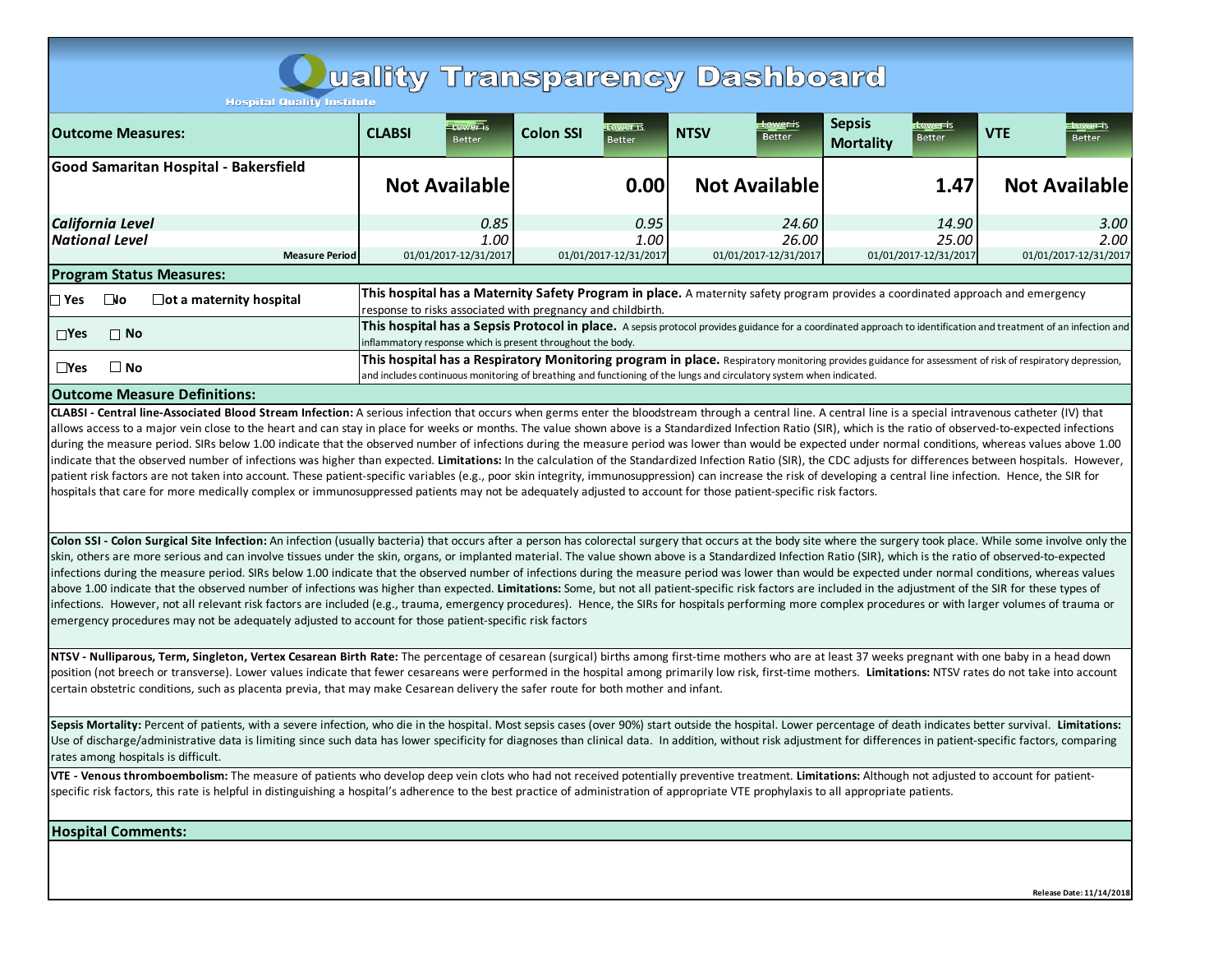| LICENSE_NUM | PROVIDER_ID | <b>FILEDATE</b> | DATA_RANGE                     | MEASURE_ID         |
|-------------|-------------|-----------------|--------------------------------|--------------------|
| 120000146   | 050257      |                 | 20181031 01/01/2017-12/31/2017 | $HAI_1$            |
| 120000146   | 050257      |                 | 20181031 01/01/2017-12/31/2017 | $HAI_2$            |
| 120000146   | 050257      |                 | 20181031 01/01/2017-12/31/2017 | $HAI_3$            |
| 120000146   | 050257      |                 | 20181031 01/01/2017-12/31/2017 | HAI 4              |
| 120000146   | 050257      |                 | 20181031 01/01/2017-12/31/2017 | HAI 5              |
| 120000146   | 050257      |                 | 20181031 01/01/2017-12/31/2017 | HAI <sub>6</sub>   |
| 120000146   | 050257      |                 | 20180928 01/01/2017-12/31/2017 | <b>NTSV</b>        |
| 120000146   | 050257      |                 | 20180928 01/01/2017-12/31/2017 | <b>EPISIOTOMY</b>  |
| 120000146   | 050257      |                 | 20180928 01/01/2017-12/31/2017 | <b>VBAC</b>        |
| 120000146   | 050257      |                 | 20180928 01/01/2017-12/31/2017 | BREASTFEEDING      |
| 120000146   | 050257      |                 | 20180814 01/01/2017-12/31/2017 | SEPSIS_MORTALITY   |
| 120000146   | 050257      |                 | 20181031 01/01/2017-12/31/2017 | $SEP_1$            |
| 120000146   | 050257      |                 | 20181031 01/01/2017-12/31/2017 | VTE 6              |
| 120000146   | 050257      |                 | 20180725 07/01/2014-06/30/2017 | MORT_30_AMI        |
| 120000146   | 050257      |                 | 20180725 07/01/2014-06/30/2017 | MORT_30_CABG       |
| 120000146   | 050257      |                 | 20180725 07/01/2014-06/30/2017 | MORT_30_COPD       |
| 120000146   | 050257      |                 | 20180725 07/01/2014-06/30/2017 | MORT_30_HF         |
| 120000146   | 050257      |                 | 20180725 07/01/2014-06/30/2017 | MORT_30_PN         |
| 120000146   | 050257      |                 | 20180725 07/01/2014-06/30/2017 | MORT_30_STK        |
| 120000146   | 050257      |                 | 20180725 07/01/2014-06/30/2017 | READM_30_AMI       |
| 120000146   | 050257      |                 | 20180725 07/01/2014-06/30/2017 | READM_30_CABG      |
| 120000146   | 050257      |                 | 20180725 07/01/2014-06/30/2017 | READM_30_COPD      |
| 120000146   | 050257      |                 | 20180725 07/01/2014-06/30/2017 | READM_30_HF        |
| 120000146   | 050257      |                 | 20180725 07/01/2014-06/30/2017 | READM_30_HIP_KNEE  |
| 120000146   | 050257      |                 | 20180725 07/01/2016-06/30/2017 | READM_30_HOSP_WIDE |
| 120000146   | 050257      |                 | 20180725 07/01/2014-06/30/2017 | READM_30_PN        |
| 120000146   | 050257      |                 | 20180725 07/01/2014-06/30/2017 | READM_30_STK       |
| 120000146   | 050257      |                 | 20180725 07/01/2014-06/30/2017 | EDAC_30_AMI        |
| 120000146   | 050257      |                 | 20180725 07/01/2014-06/30/2017 | EDAC_30_HF         |
| 120000146   | 050257      |                 | 20180725 07/01/2014-06/30/2017 | EDAC_30_PN         |
| 120000146   | 050257      |                 | 20180725 10/01/2015-06/30/2017 | PSI_3_ULCER        |
| 120000146   | 050257      |                 | 20180725 10/01/2015-06/30/2017 | PSI 4 SURG COMP    |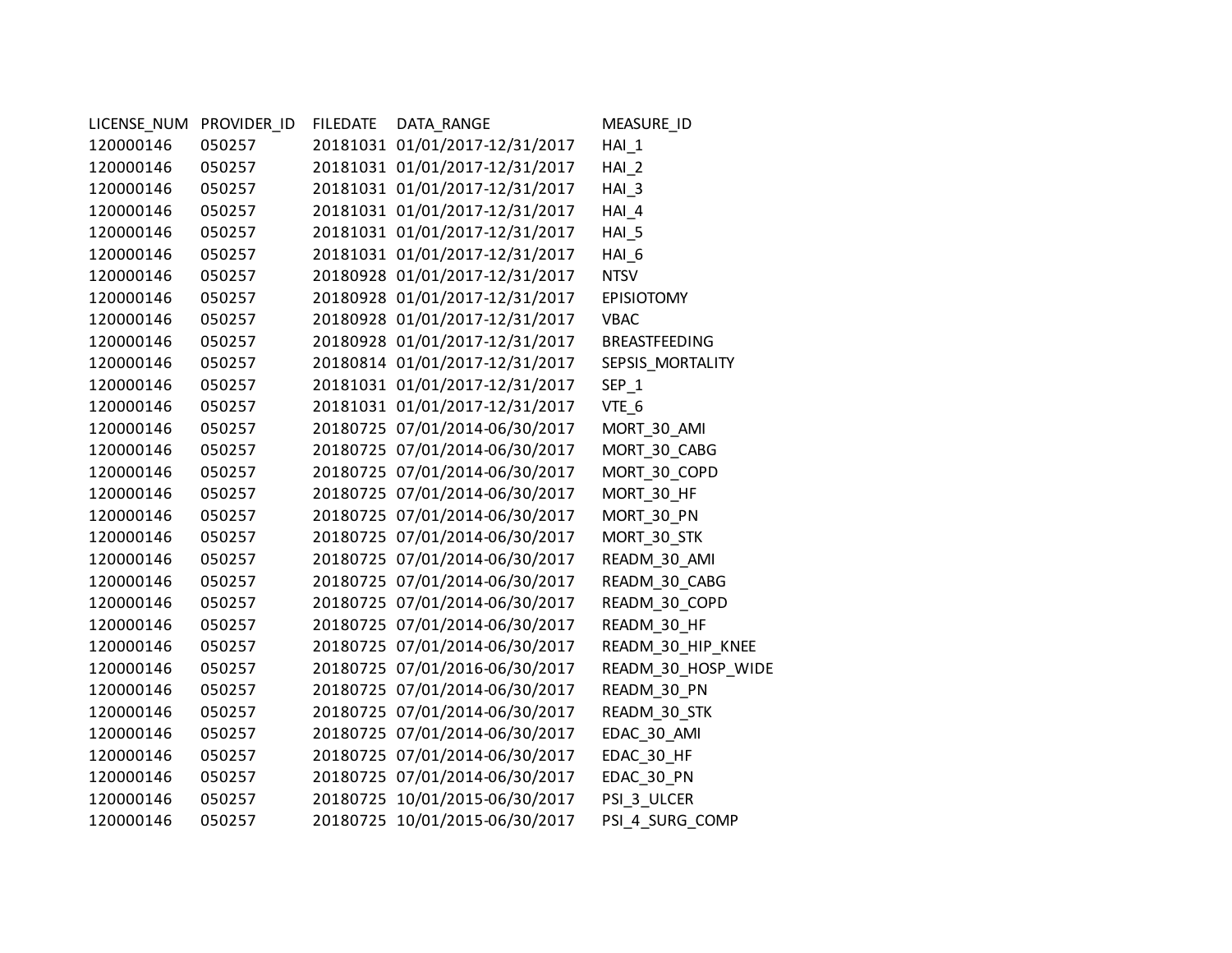| 120000146 | 050257 | 20180725 10/01/2015-06/30/2017 | PSI_6_IAT_PTX             |
|-----------|--------|--------------------------------|---------------------------|
| 120000146 | 050257 | 20180725 10/01/2015-06/30/2017 | PSI_8_POST_HIP            |
| 120000146 | 050257 | 20180725 10/01/2015-06/30/2017 | PSI 9 POST HEM            |
| 120000146 | 050257 | 20180725 10/01/2015-06/30/2017 | PSI_10_POST_KIDNEY        |
| 120000146 | 050257 | 20180725 10/01/2015-06/30/2017 | PSI_11_POST_RESP          |
| 120000146 | 050257 | 20180725 10/01/2015-06/30/2017 | PSI_12_POSTOP_PULMEMB_DVT |
| 120000146 | 050257 | 20180725 10/01/2015-06/30/2017 | PSI 13 POST SEPSIS        |
| 120000146 | 050257 | 20180725 10/01/2015-06/30/2017 | PSI_14_POSTOP_DEHIS       |
| 120000146 | 050257 | 20180725 10/01/2015-06/30/2017 | PSI_15_ACC_LAC            |
| 120000146 | 050257 | 20180725 04/01/2014-03/31/2017 | COMP_HIP_KNEE             |
| 120000146 | 050257 | 20180725 10/01/2015-06/30/2017 | PSI 90 SAFETY             |
| 120000146 | 050257 | 20181031 01/01/2017-12/31/2017 | $OP_1$                    |
| 120000146 | 050257 | 20181031 01/01/2017-12/31/2017 | OP_18b                    |
| 120000146 | 050257 | 20181031 01/01/2017-12/31/2017 | OP 18c                    |
| 120000146 | 050257 | 20181031 01/01/2017-12/31/2017 | $OP_2$                    |
| 120000146 | 050257 | 20181031 01/01/2017-12/31/2017 | OP_20                     |
| 120000146 | 050257 | 20181031 01/01/2017-12/31/2017 | OP 21                     |
| 120000146 | 050257 | 20181031 01/01/2016-12/31/2016 | OP 22                     |
| 120000146 | 050257 | 20181031 01/01/2017-12/31/2017 | OP_23                     |
| 120000146 | 050257 | 20181031 01/01/2016-12/31/2016 | OP 29                     |
| 120000146 | 050257 | 20181031 01/01/2016-12/31/2016 | OP_30                     |
| 120000146 | 050257 | 20181031 01/01/2016-12/31/2016 | OP_31                     |
| 120000146 | 050257 | 20180725 01/01/2016-12/31/2016 | OP_32                     |
| 120000146 | 050257 | 20181031 01/01/2016-12/31/2016 | OP_33                     |
| 120000146 | 050257 | 20181031 01/01/2017-12/31/2017 | $OP_3b$                   |
| 120000146 | 050257 | 20181031 01/01/2017-12/31/2017 | $OP_4$                    |
| 120000146 | 050257 | 20181031 01/01/2017-12/31/2017 | OP <sub>5</sub>           |
| 120000146 | 050257 | 20181031 01/01/2017-12/31/2017 | PC_01                     |
| 120000146 | 050257 | 20181031 01/01/2017-12/31/2017 | $ED_1b$                   |
| 120000146 | 050257 | 20181031 01/01/2017-12/31/2017 | $ED_2b$                   |
| 120000146 | 050257 | 20181031 10/01/2016-03/31/2017 | IMM <sub>2</sub>          |
| 120000146 | 050257 | 20181031 10/01/2017-03/31/2018 | IMM_3_OP_27_FAC_ADHPCT    |
| 120000146 | 050257 | 20181031 01/01/2017-12/31/2017 | H COMP 1 A P              |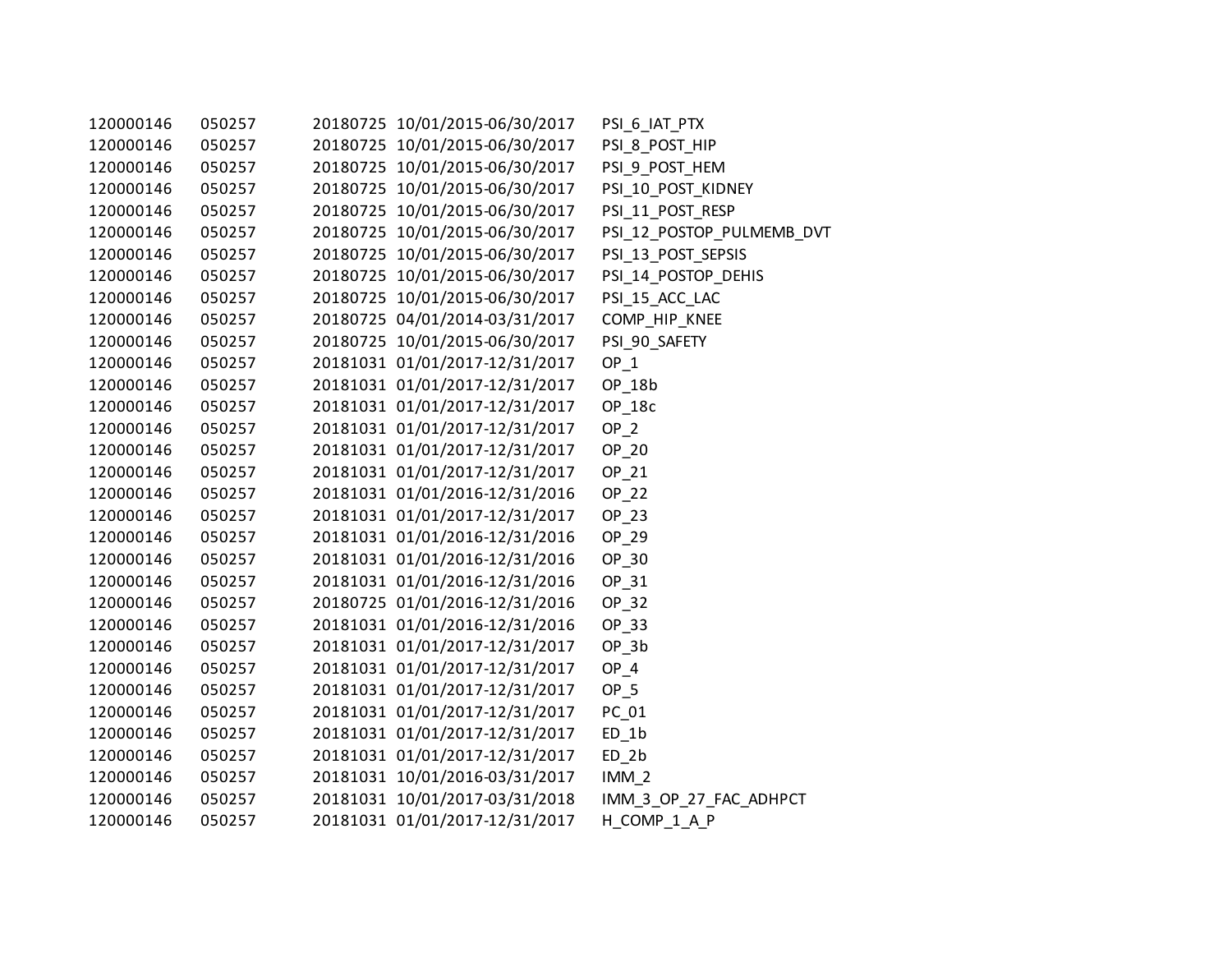| 120000146 | 050257 | 20181031 01/01/2017-12/31/2017 | H COMP 2 A P         |
|-----------|--------|--------------------------------|----------------------|
| 120000146 | 050257 | 20181031 01/01/2017-12/31/2017 | H COMP 3 A P         |
| 120000146 | 050257 | 20181031 01/01/2017-12/31/2017 | H COMP 5 A P         |
| 120000146 | 050257 | 20181031 01/01/2017-12/31/2017 | H_CLEAN_HSP_A_P      |
| 120000146 | 050257 | 20181031 01/01/2017-12/31/2017 | H QUIET HSP A P      |
| 120000146 | 050257 | 20181031 01/01/2017-12/31/2017 | H COMP 6 Y P         |
| 120000146 | 050257 | 20181031 01/01/2017-12/31/2017 | H COMP_7_SA          |
| 120000146 | 050257 | 20181031 01/01/2017-12/31/2017 | H HSP RATING 9 10    |
| 120000146 | 050257 | 20181031 01/01/2017-12/31/2017 | H RECMND DY          |
| 120000146 | 050257 | 20181031 01/01/2017-12/31/2017 | SURVEY RESPONSE RATE |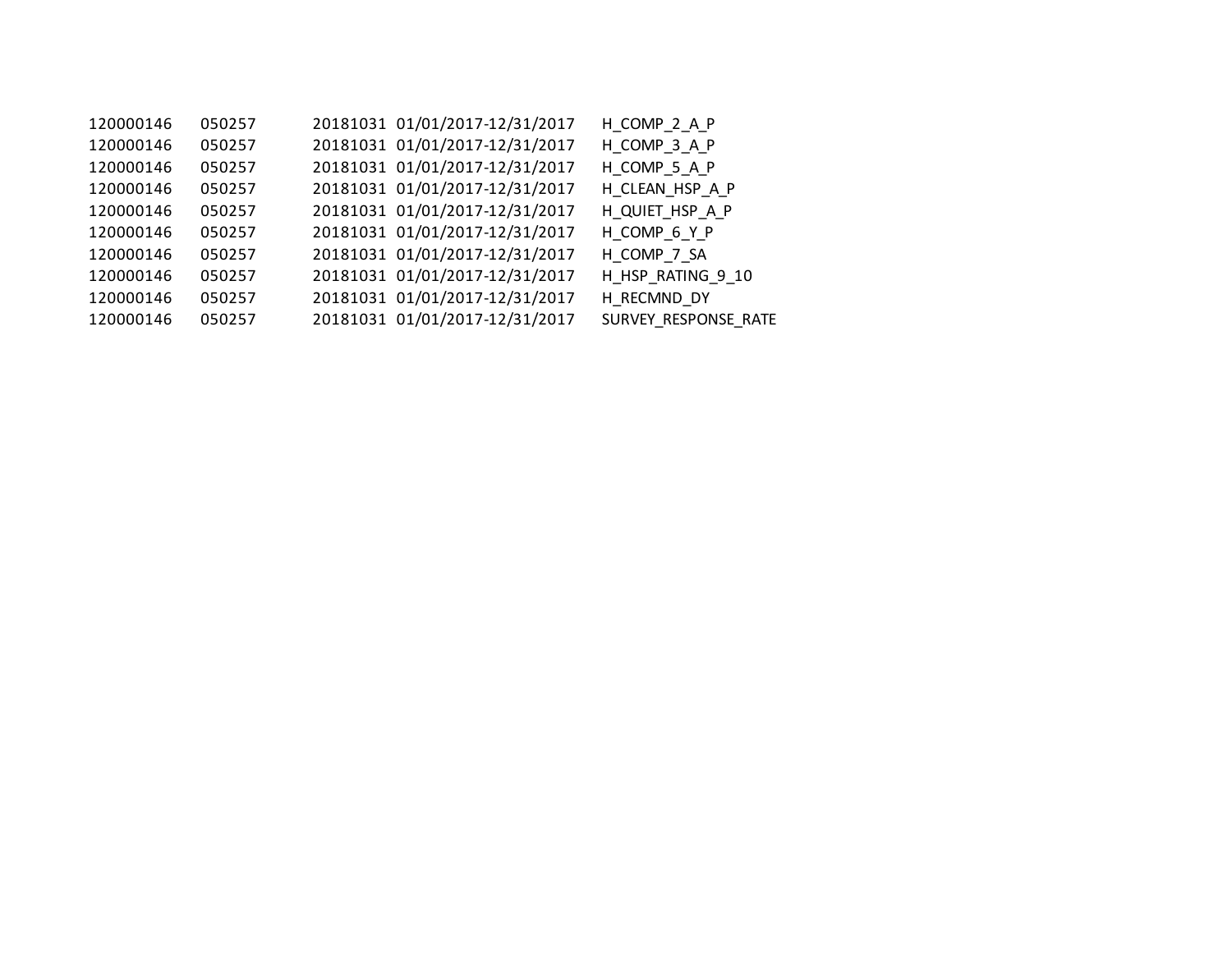| HOSPITAL RATE | HOSPITAL_LOWER_ESTIMATE                                                                                                                                                                                                                                                                                                                                                                                                                                                                                                                                                                                                                                                                                                                                                                                                                                                                                                                                        |
|---------------|----------------------------------------------------------------------------------------------------------------------------------------------------------------------------------------------------------------------------------------------------------------------------------------------------------------------------------------------------------------------------------------------------------------------------------------------------------------------------------------------------------------------------------------------------------------------------------------------------------------------------------------------------------------------------------------------------------------------------------------------------------------------------------------------------------------------------------------------------------------------------------------------------------------------------------------------------------------|
|               | Not Available                                                                                                                                                                                                                                                                                                                                                                                                                                                                                                                                                                                                                                                                                                                                                                                                                                                                                                                                                  |
|               | Not Available                                                                                                                                                                                                                                                                                                                                                                                                                                                                                                                                                                                                                                                                                                                                                                                                                                                                                                                                                  |
|               | Not Available                                                                                                                                                                                                                                                                                                                                                                                                                                                                                                                                                                                                                                                                                                                                                                                                                                                                                                                                                  |
|               | Not Available                                                                                                                                                                                                                                                                                                                                                                                                                                                                                                                                                                                                                                                                                                                                                                                                                                                                                                                                                  |
| Not Available | Not Available                                                                                                                                                                                                                                                                                                                                                                                                                                                                                                                                                                                                                                                                                                                                                                                                                                                                                                                                                  |
|               | 0.229                                                                                                                                                                                                                                                                                                                                                                                                                                                                                                                                                                                                                                                                                                                                                                                                                                                                                                                                                          |
|               | Not Available                                                                                                                                                                                                                                                                                                                                                                                                                                                                                                                                                                                                                                                                                                                                                                                                                                                                                                                                                  |
| Not Available | Not Available                                                                                                                                                                                                                                                                                                                                                                                                                                                                                                                                                                                                                                                                                                                                                                                                                                                                                                                                                  |
| Not Available | Not Available                                                                                                                                                                                                                                                                                                                                                                                                                                                                                                                                                                                                                                                                                                                                                                                                                                                                                                                                                  |
| Not Available | Not Available                                                                                                                                                                                                                                                                                                                                                                                                                                                                                                                                                                                                                                                                                                                                                                                                                                                                                                                                                  |
|               | Not Available                                                                                                                                                                                                                                                                                                                                                                                                                                                                                                                                                                                                                                                                                                                                                                                                                                                                                                                                                  |
|               | Not Available                                                                                                                                                                                                                                                                                                                                                                                                                                                                                                                                                                                                                                                                                                                                                                                                                                                                                                                                                  |
|               | Not Available                                                                                                                                                                                                                                                                                                                                                                                                                                                                                                                                                                                                                                                                                                                                                                                                                                                                                                                                                  |
| Not Available | Not Available                                                                                                                                                                                                                                                                                                                                                                                                                                                                                                                                                                                                                                                                                                                                                                                                                                                                                                                                                  |
| Not Available | Not Available                                                                                                                                                                                                                                                                                                                                                                                                                                                                                                                                                                                                                                                                                                                                                                                                                                                                                                                                                  |
|               | 4.8                                                                                                                                                                                                                                                                                                                                                                                                                                                                                                                                                                                                                                                                                                                                                                                                                                                                                                                                                            |
| 10.0          | 6.6                                                                                                                                                                                                                                                                                                                                                                                                                                                                                                                                                                                                                                                                                                                                                                                                                                                                                                                                                            |
| 15.0          | 10.7                                                                                                                                                                                                                                                                                                                                                                                                                                                                                                                                                                                                                                                                                                                                                                                                                                                                                                                                                           |
| Not Available | Not Available                                                                                                                                                                                                                                                                                                                                                                                                                                                                                                                                                                                                                                                                                                                                                                                                                                                                                                                                                  |
| Not Available | Not Available                                                                                                                                                                                                                                                                                                                                                                                                                                                                                                                                                                                                                                                                                                                                                                                                                                                                                                                                                  |
| Not Available | Not Available                                                                                                                                                                                                                                                                                                                                                                                                                                                                                                                                                                                                                                                                                                                                                                                                                                                                                                                                                  |
|               | 15.6                                                                                                                                                                                                                                                                                                                                                                                                                                                                                                                                                                                                                                                                                                                                                                                                                                                                                                                                                           |
| 22.3          | 18.0                                                                                                                                                                                                                                                                                                                                                                                                                                                                                                                                                                                                                                                                                                                                                                                                                                                                                                                                                           |
| Not Available | Not Available                                                                                                                                                                                                                                                                                                                                                                                                                                                                                                                                                                                                                                                                                                                                                                                                                                                                                                                                                  |
|               | 14.0                                                                                                                                                                                                                                                                                                                                                                                                                                                                                                                                                                                                                                                                                                                                                                                                                                                                                                                                                           |
| 17.7          | 14.1                                                                                                                                                                                                                                                                                                                                                                                                                                                                                                                                                                                                                                                                                                                                                                                                                                                                                                                                                           |
| Not Available | Not Available                                                                                                                                                                                                                                                                                                                                                                                                                                                                                                                                                                                                                                                                                                                                                                                                                                                                                                                                                  |
| Not Available | Not Available                                                                                                                                                                                                                                                                                                                                                                                                                                                                                                                                                                                                                                                                                                                                                                                                                                                                                                                                                  |
| $-25.0$       | $-54.7$                                                                                                                                                                                                                                                                                                                                                                                                                                                                                                                                                                                                                                                                                                                                                                                                                                                                                                                                                        |
| $-8.5$        | $-31.0$                                                                                                                                                                                                                                                                                                                                                                                                                                                                                                                                                                                                                                                                                                                                                                                                                                                                                                                                                        |
| 0.28          | 0.00                                                                                                                                                                                                                                                                                                                                                                                                                                                                                                                                                                                                                                                                                                                                                                                                                                                                                                                                                           |
|               | Not Available                                                                                                                                                                                                                                                                                                                                                                                                                                                                                                                                                                                                                                                                                                                                                                                                                                                                                                                                                  |
|               | Central Line Associated Bloodstream Infection (ICU + st Not Available<br>Catheter Associated Urinary Tract Infections (ICU + sele 0.000<br>SSI - Colon Surgery Standardized Infection Ratio (SIR) 0.000<br>SSI - Abdominal Hysterectomy Standardized Infection I Not Available<br>MRSA Bacteremia Standardized Infection Ratio (SIR)<br>Clostridium Difficile (C.Diff) Standardized Infection Rat 1.367<br>Nulliparous, Term, Singleton, Vertex (NTSV) Cesarean B Not Available<br>In-Hospital Sepsis Deaths per 100 Hospitalizaed Inpati(1.47<br>Percentage of patients who received appropriate care f Not Available<br>Patients who developed a blood clot while in the hosp Not Available<br>Death rate for chronic obstructive pulmonary disease (7.3<br>Rate of readmission for chronic obstructive pulmonary 18.8<br>Rate of readmission after discharge from hospital (host 15.4<br>Deaths among Patients with Serious Treatable Complic Not Available |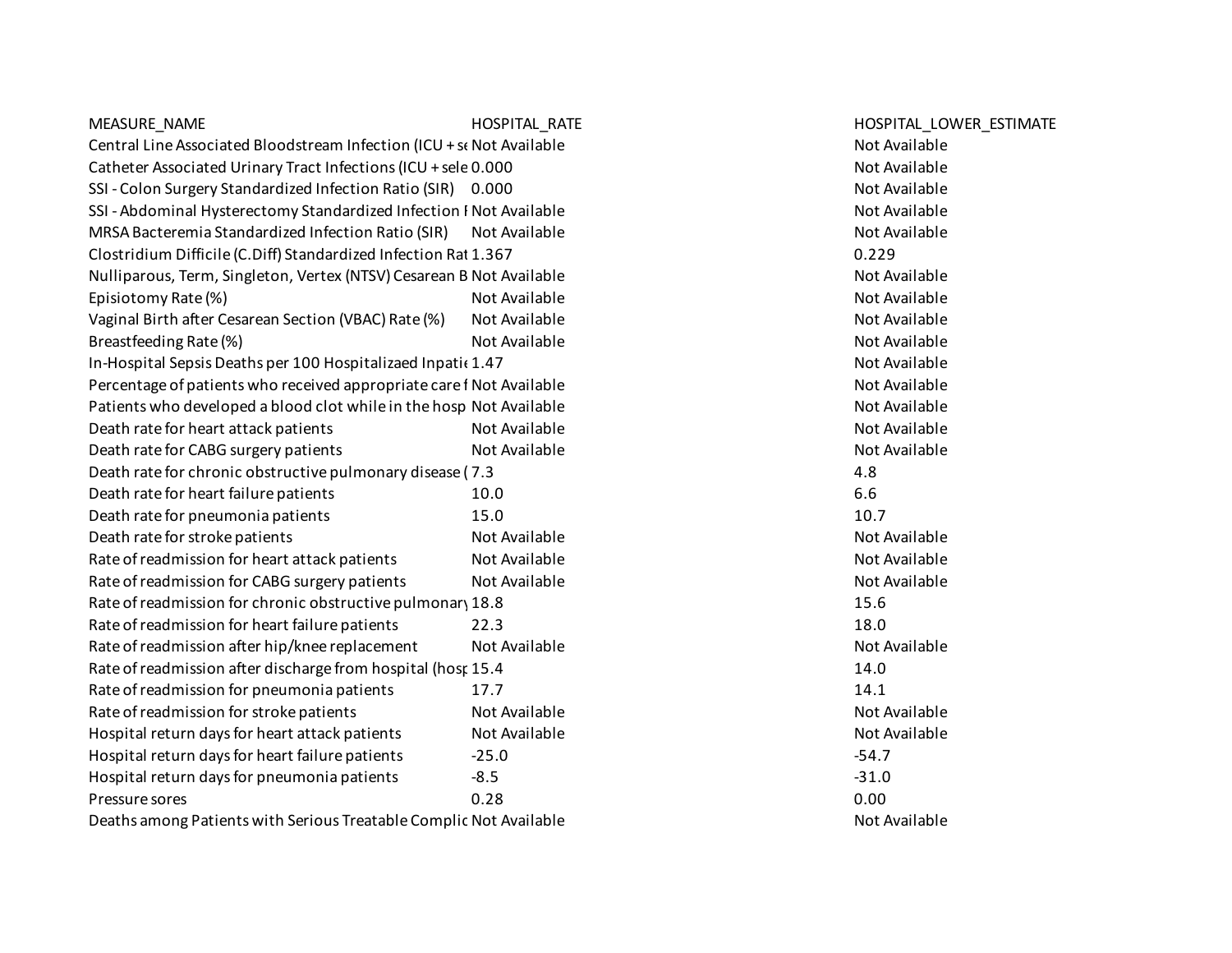| Collapsed lung due to medical treatment                                        | 0.28          | 0.05          |  |
|--------------------------------------------------------------------------------|---------------|---------------|--|
| Broken hip from a fall after surgery                                           | 0.11          | 0.03          |  |
| Perioperative Hemorrhage or Hematoma Rate                                      | 2.51          | 0.93          |  |
| Postoperative Acute Kidney Injury Requiring Dialysis R Not Available           |               | Not Available |  |
| Postoperative Respiratory Failure Rate                                         | Not Available | Not Available |  |
| Serious blood clots after surgery                                              | 3.70          | 0.78          |  |
| Blood stream infection after surgery                                           | Not Available | Not Available |  |
| A wound that splits open after surgery on the abdome 0.84                      |               | 0.00          |  |
| Accidental cuts and tears from medical treatment                               | 1.27          | 0.16          |  |
| Rate of complications for hip/knee replacement patien Not Available            |               | Not Available |  |
| Serious complications                                                          | 0.96          | 0.52          |  |
| Median Time to Fibrinolysis                                                    | Not Available | Not Available |  |
| Average (median) time patients spent in the emergency Not Available            |               | Not Available |  |
| Average (median) time patients spent in the emergency Not Available            |               | Not Available |  |
| Outpatients with chest pain or possible heart attack w  Not Available          |               | Not Available |  |
| Average (median) time patients spent in the emergency Not Available            |               | Not Available |  |
| Average (median) time patients who came to the emer Not Available              |               | Not Available |  |
| Percentage of patients who left the emergency departn Not Available            |               | Not Available |  |
| Percentage of patients who came to the emergency de <sub>l</sub> Not Available |               | Not Available |  |
| Percentage of patients receiving appropriate recomme Not Available             |               | Not Available |  |
| Percentage of patients with history of polyps receiving Not Available          |               | Not Available |  |
| Percentage of patients who had cataract surgery and haNot Available            |               | Not Available |  |
| Rate of unplanned hospital visits after colonoscopy (pe Not Available          |               | Not Available |  |
| Percentage of patients receiving appropriate radiation Not Available           |               | Not Available |  |
| Average (median) number of minutes before outpatien Not Available              |               | Not Available |  |
| Outpatients with chest pain or possible heart attack w Not Available           |               | Not Available |  |
| Average (median) number of minutes before outpatien Not Available              |               | Not Available |  |
| Percent of mothers whose deliveries were scheduled to Not Available            |               | Not Available |  |
| Average (median) time patients spent in the emergency Not Available            |               | Not Available |  |
| Average (median) time patients spent in the emergency Not Available            |               | Not Available |  |
| Patients assessed and given influenza vaccination High 100                     |               | Not Available |  |
| Healthcare workers given influenza vaccination Higher 81                       |               | Not Available |  |
| Patients who reported that their nurses "Always" comr 64                       |               | Not Available |  |
|                                                                                |               |               |  |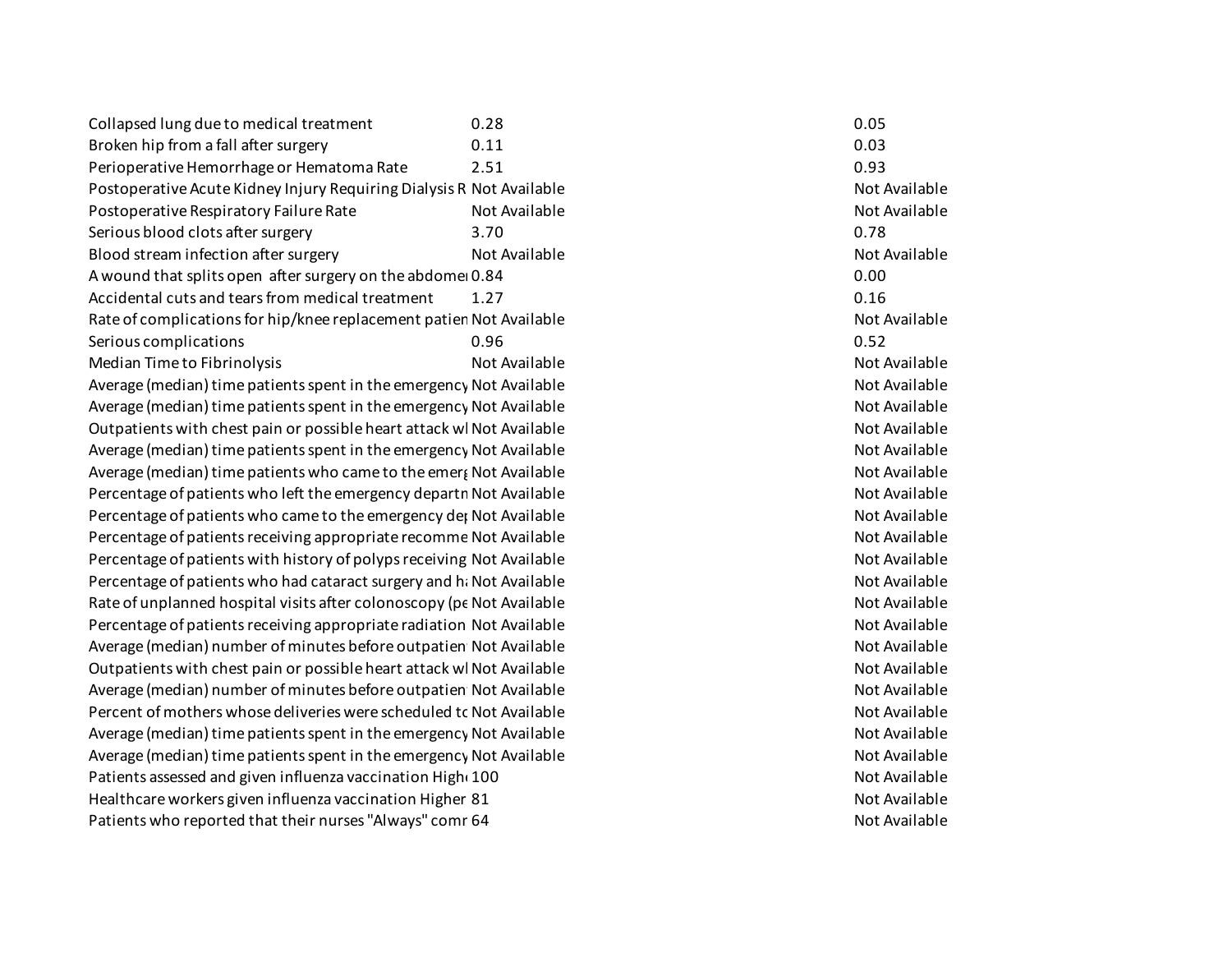Patients who reported that their doctors "Always" com 66 Not Available well as a Not Available Patients who reported that they "Always" received help 55 Not Available as they wanted for a social as they wanted 55 Patients who reported that staff "Always" explained ab 52 Not Available medicines before giving it to them 52 Patients who reported that their room and bathroom 66 Not Available 2008 Not Available Patients who reported that the area around their room 46 Not Available 36 Not Available Patients who reported that YES, they were given inform 77 Not Available what to do during the formula to during the Not Available Patients who "Strongly Agree" they understood their care 43 Not Available hospital 43 Not Available Patients who gave their hospital a rating of 9 or 10 on a 57 case from 0 (lowest) to 10 minutes and 0 (highest) F Patients who reported YES, they would definitely recor 60 Not Available hospital 60 Not Available Percentage of respondents who completed the survey 16 Not Available Not Available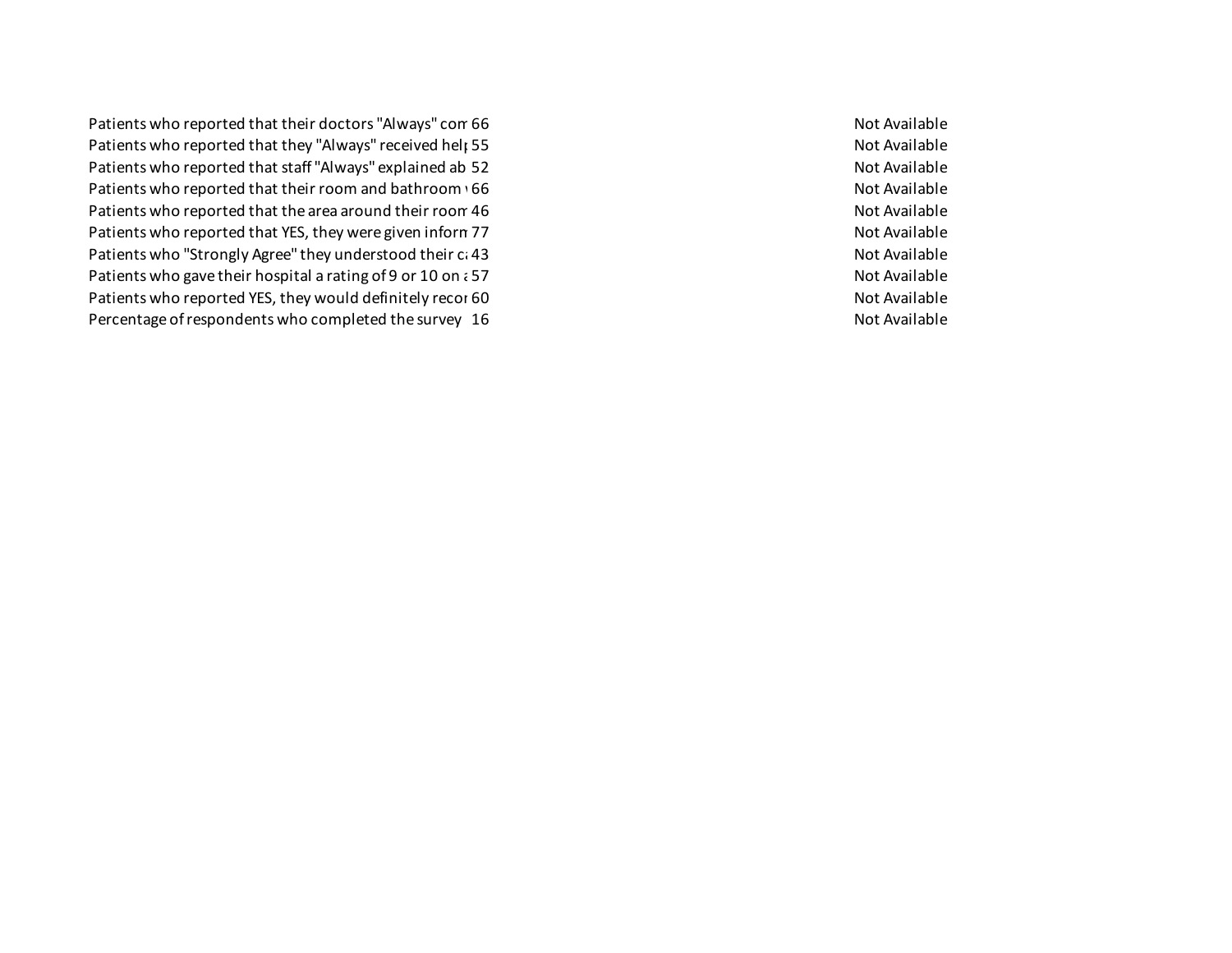| HOSPITAL_HIGHER_ESTIMATE |               | HOSPITAL_DENOMINATOR HOSPITAL_OBSERVED_CASES | HOSPITAL_PREDICTED_CASES |
|--------------------------|---------------|----------------------------------------------|--------------------------|
| Not Available            | 922           | 1                                            | 0.537                    |
| Not Available            | 715           | 0                                            | 0.353                    |
| Not Available            | 6             | 0                                            | 0.185                    |
| Not Available            | Not Available | Not Available                                | Not Available            |
| Not Available            | 6657          | 1                                            | 0.117                    |
| 4.517                    | 6657          | $\overline{2}$                               | 1.463                    |
| Not Available            | Not Available | Not Available                                | Not Available            |
| Not Available            | Not Available | Not Available                                | Not Available            |
| Not Available            | Not Available | Not Available                                | Not Available            |
| Not Available            | Not Available | Not Available                                | Not Available            |
| Not Available            | 68            | 1                                            | Not Available            |
| Not Available            | Not Available | Not Available                                | Not Available            |
| Not Available            | Not Available | Not Available                                | Not Available            |
| Not Available            | Not Available | Not Available                                | Not Available            |
| Not Available            | Not Available | Not Available                                | Not Available            |
| 11.1                     | 45            | Not Available                                | Not Available            |
| 15.1                     | 43            | Not Available                                | Not Available            |
| 20.7                     | 73            | Not Available                                | Not Available            |
| Not Available            | Not Available | Not Available                                | Not Available            |
| Not Available            | Not Available | Not Available                                | Not Available            |
| Not Available            | Not Available | Not Available                                | Not Available            |
| 22.5                     | 52            | Not Available                                | Not Available            |
| 27.2                     | 55            | Not Available                                | Not Available            |
| Not Available            | Not Available | Not Available                                | Not Available            |
| 16.7                     | 324           | Not Available                                | Not Available            |
| 21.8                     | 82            | Not Available                                | Not Available            |
| Not Available            | Not Available | Not Available                                | Not Available            |
| Not Available            | Not Available | Not Available                                | Not Available            |
| 10.0                     | 55.0          | Not Available                                | Not Available            |
| 16.7                     | 82.0          | Not Available                                | Not Available            |
| 1.24                     | 925           | Not Available                                | Not Available            |
| Not Available            | Not Available | Not Available                                | Not Available            |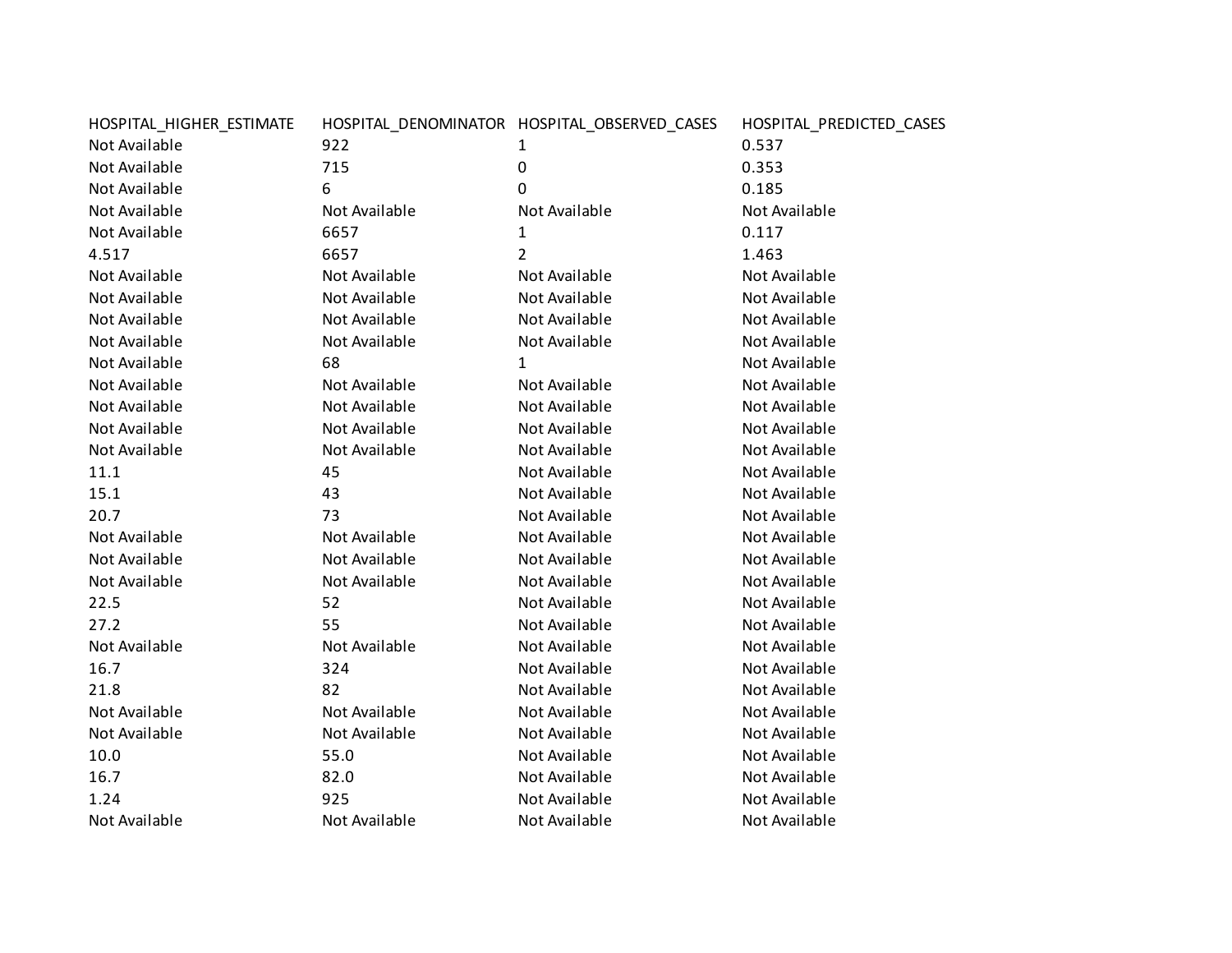Not Available 222 22 Not Available Not Available Not Available

0.19 949 Not Available Not Available 4.10 **85** 85 Not Available **Not Available** Not Available Not Available Not Available Not Available Not Available Not Available Not Available Not Available Not Available 6.62 98 Not Available Not Available Not Available Not Available Not Available Not Available 2.18 20 26 Not Available Not Available Not Available 2.39 70 Not Available Not Available Not Available Not Available Not Available Not Available 1.39 Not Available Not Available Not Available Not Available Not Available Not Available Not Available Not Available Not Available Not Available Not Available Not Available Not Available Not Available Not Available Not Available Not Available Not Available Not Available Not Available Not Available Not Available Not Available Not Available Not Available Not Available Not Available Not Available Not Available Not Available Not Available Not Available Not Available Not Available Not Available Not Available Not Available Not Available Not Available Not Available Not Available Not Available Not Available Not Available Not Available Not Available Not Available Not Available Not Available Not Available Not Available Not Available Not Available Not Available Not Available Not Available Not Available Not Available Not Available Not Available Not Available Not Available Not Available Not Available Not Available Not Available Not Available Not Available Not Available Not Available Not Available Not Available Not Available Not Available Not Available Not Available Not Available Not Available Not Available Not Available 286 286 Not Available Not Available Not Available Not Available **1992** According to the Available Mot Available Available Not Available

0.51 1222 Not Available Not Available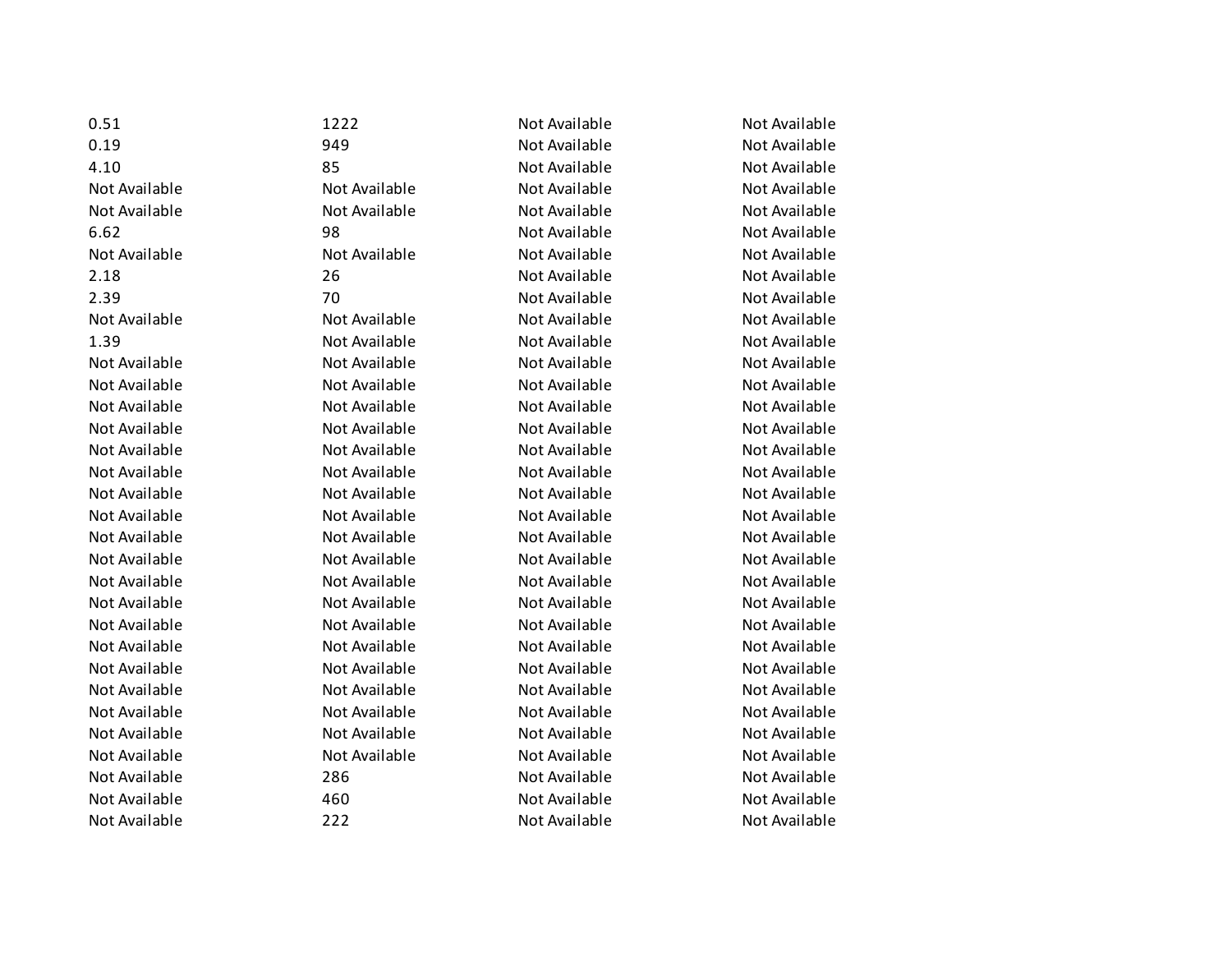| Not Available<br>Not Available<br>222<br>Not Available<br>222<br>Not Available<br>222<br>Not Available<br>Not Available<br>Not Available<br>Not Available<br>222<br>Not Available<br>Not Available<br>222<br>222<br>Not Available<br>Not Available<br>Not Available<br>222<br>Not Available<br>Not Available<br>222<br>Not Available<br>Not Available<br>Not Available<br>222 | Not Available | 222 | Not Available | Not Available |
|-------------------------------------------------------------------------------------------------------------------------------------------------------------------------------------------------------------------------------------------------------------------------------------------------------------------------------------------------------------------------------|---------------|-----|---------------|---------------|
|                                                                                                                                                                                                                                                                                                                                                                               |               |     |               | Not Available |
|                                                                                                                                                                                                                                                                                                                                                                               |               |     |               | Not Available |
|                                                                                                                                                                                                                                                                                                                                                                               |               |     |               | Not Available |
|                                                                                                                                                                                                                                                                                                                                                                               |               |     |               | Not Available |
|                                                                                                                                                                                                                                                                                                                                                                               |               |     |               | Not Available |
|                                                                                                                                                                                                                                                                                                                                                                               |               |     |               | Not Available |
|                                                                                                                                                                                                                                                                                                                                                                               |               |     |               | Not Available |
|                                                                                                                                                                                                                                                                                                                                                                               |               |     |               | Not Available |
|                                                                                                                                                                                                                                                                                                                                                                               |               |     |               | Not Available |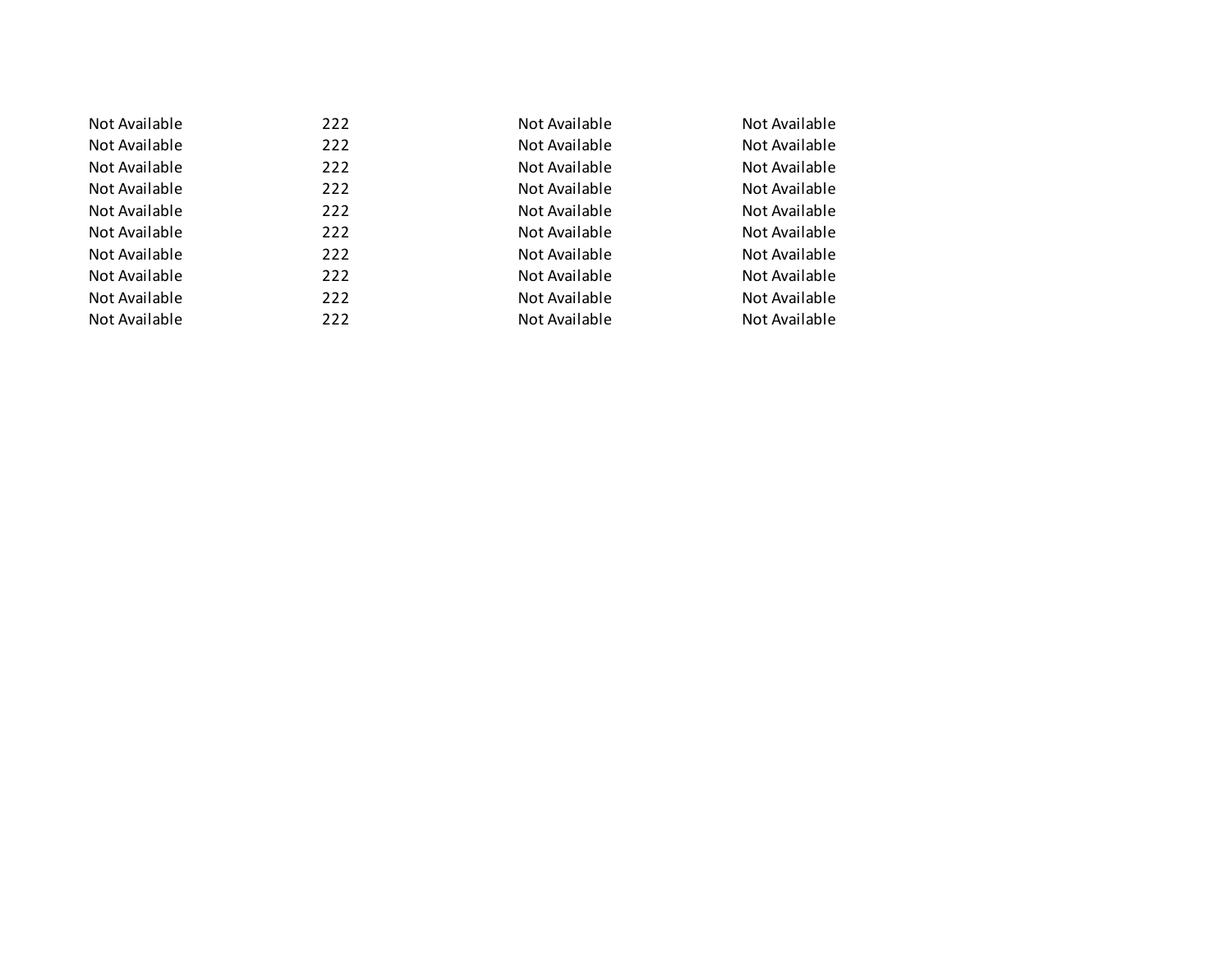| HOSPITAL_FOOTNOTE                                               | STATE_RATE | STATE_LOWER_ESTIMATE | STATE_HIGHER_ESTIMATE |
|-----------------------------------------------------------------|------------|----------------------|-----------------------|
| 13 - Results cannot be calculated for this reporting per 0.845  |            | 0.804                | 0.888                 |
| 13 - Results cannot be calculated for this reporting per 1.045  |            | 1.002                | 1.090                 |
| 13 - Results cannot be calculated for this reporting per 0.947  |            | 0.880                | 1.019                 |
| 12 - This measure does not apply to this hospital for thi 0.884 |            | 0.755                | 1.030                 |
| 13 - Results cannot be calculated for this reporting per 0.889  |            | 0.825                | 0.958                 |
|                                                                 | 0.848      | 0.829                | 0.867                 |
|                                                                 | 24.6       |                      |                       |
|                                                                 | 8          |                      |                       |
|                                                                 | 17.1       |                      |                       |
|                                                                 | 68.7       |                      |                       |
|                                                                 | 14.9       |                      |                       |
| 7 - No cases met the criteria for this measure.                 | 54         |                      |                       |
| 3 - Results are based on a shorter time period than requ 3      |            |                      |                       |
|                                                                 | 12.7742    |                      |                       |
|                                                                 | 2.9554     |                      |                       |
|                                                                 | 8.3554     |                      |                       |
|                                                                 | 10.9706    |                      |                       |
|                                                                 | 15.2909    |                      |                       |
|                                                                 | 14.0769    |                      |                       |
| 5 - Results are not available for this reporting period.        | 15.9236    |                      |                       |
| 5 - Results are not available for this reporting period.        | 13.1251    |                      |                       |
|                                                                 | 19.606     |                      |                       |
|                                                                 | 21.6423    |                      |                       |
| 5 - Results are not available for this reporting period.        | 3.8126     |                      |                       |
|                                                                 | 15.2922    |                      |                       |
|                                                                 | 17.0065    |                      |                       |
| 1 - The number of cases/patients is too few to report.          | 11.972     |                      |                       |
| 5 - Results are not available for this reporting period.        | 6.1518     |                      |                       |
|                                                                 | 9.2448     |                      |                       |
|                                                                 | 15.3691    |                      |                       |
|                                                                 | 0.3405     |                      |                       |
|                                                                 | 162.3387   |                      |                       |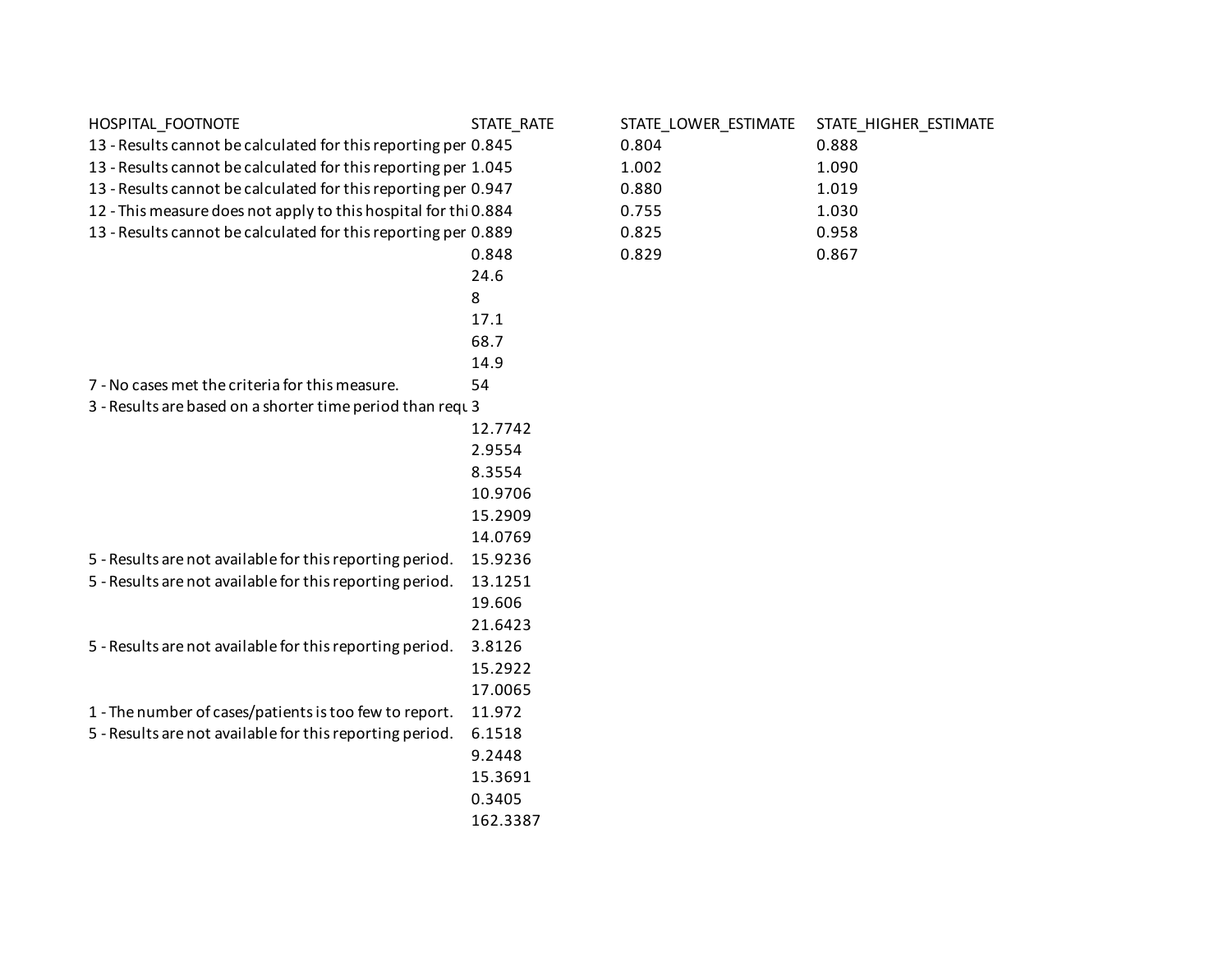0.1094 2.6458 1.3143 7.5453 3.8046 5.5902 0.8287

0.2934

- 1.3369
- 2.2516
- 0.9879

5 - Results are not available for this reporting period. 29

5 - Results are not available for this reporting period. 162

5 - Results are not available for this reporting period. 246

5 - Results are not available for this reporting period. 54

5 - Results are not available for this reporting period. 21

5 - Results are not available for this reporting period. 55

5 - Results are not available for this reporting period. 2

5 - Results are not available for this reporting period. 73

5 - Results are not available for this reporting period. 84

5 - Results are not available for this reporting period. 84

5 - Results are not available for this reporting period. 95

5 - Results are not available for this reporting period. 16.0685

5 - Results are not available for this reporting period. 77

5 - Results are not available for this reporting period. 65

5 - Results are not available for this reporting period. 95

5 - Results are not available for this reporting period. 9

7 - No cases met the criteria for this measure. 1

2 - Data submitted were based on a sample of cases/pat 344

2 - Data submitted were based on a sample of cases/pat 147

2 - Data submitted were based on a sample of cases/pat 94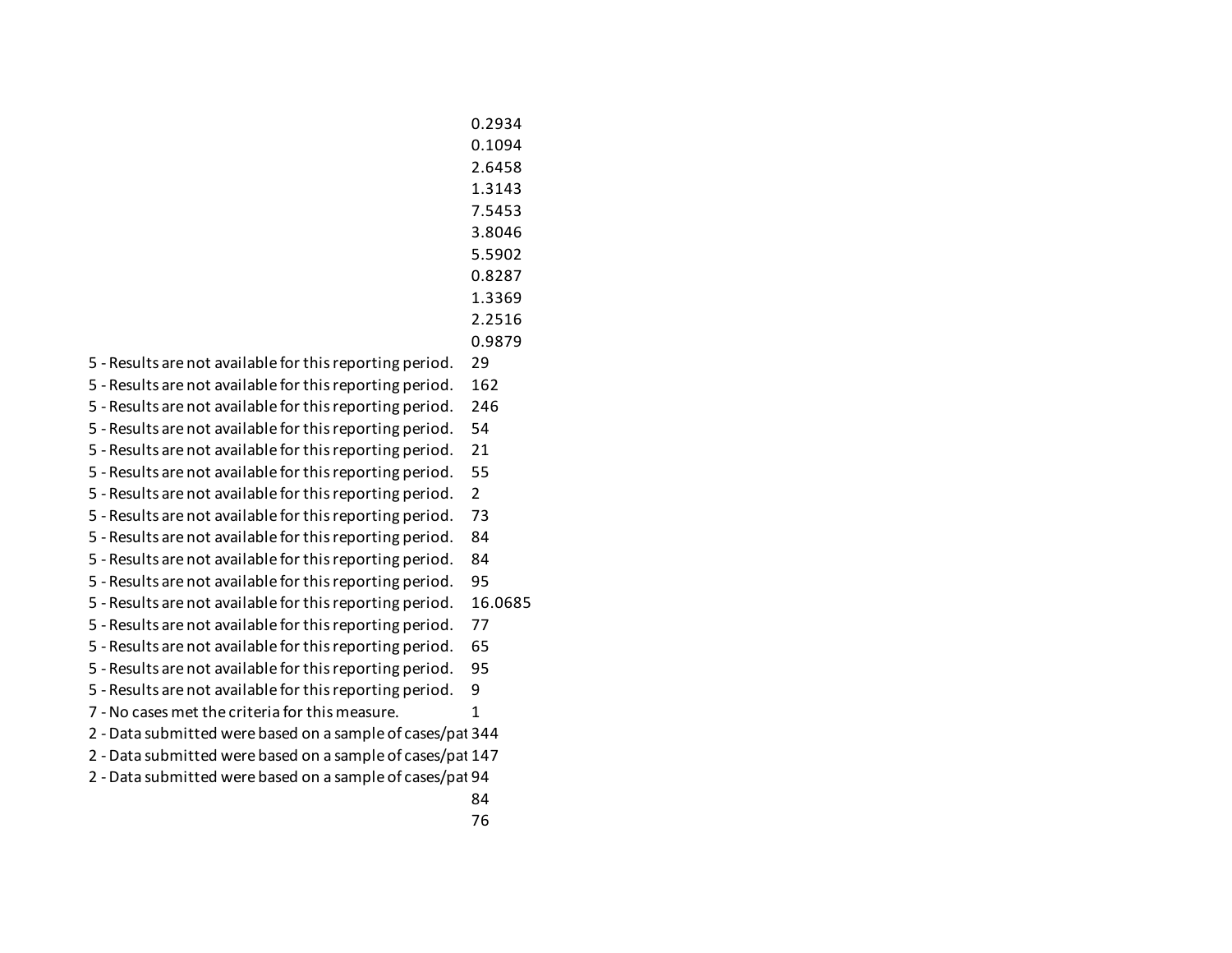22.44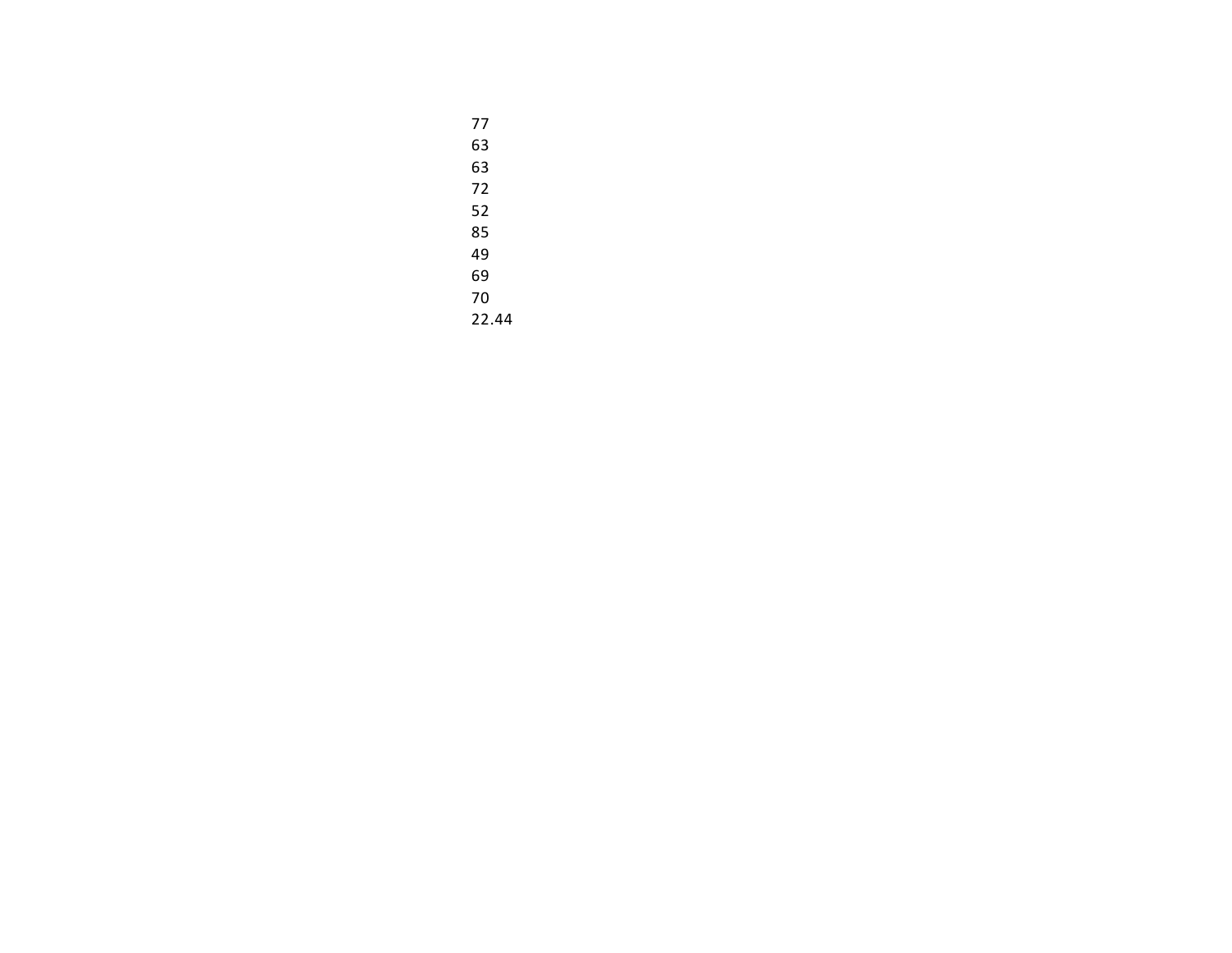STATE\_FOOTNOTE NATIONAL\_RATE NATIONAL\_LOWER\_ESTIMATE NATIONAL\_HIGHER\_ESTIMATE

20 - State and national averages do not include VHA ho 1

20 - State and national averages do not include VHA ho 1

20 - State and national averages do not include VHA ho 1

20 - State and national averages do not include VHA ho 1

20 - State and national averages do not include VHA ho 1

20 - State and national averages do not include VHA ho 1

26.0

7.8

12.8

83.4 25.0

20 - State and national averages do not include VHA ho 50

20 - State and national averages do not include VHA ho 2

13.2

20 - State and national averages do not include VHA ho 3.1

20 - State and national averages do not include VHA ho 8.3

11.7

15.7

20 - State and national averages do not include VHA ho 14.3 16.0

20 - State and national averages do not include VHA ho 13.2

20 - State and national averages do not include VHA ho 19.6 21.7

20 - State and national averages do not include VHA ho 4.2

20 - State and national averages do not include VHA ho 15.3 16.7

20 - State and national averages do not include VHA ho 11.9

20 - State and national averages do not include VHA ho 6.5768

20 - State and national averages do not include VHA ho 10.2097

20 - State and national averages do not include VHA ho 11.4562

20 - State and national averages do not include VHA ho 0.41

20 - State and national averages do not include VHA ho 161.73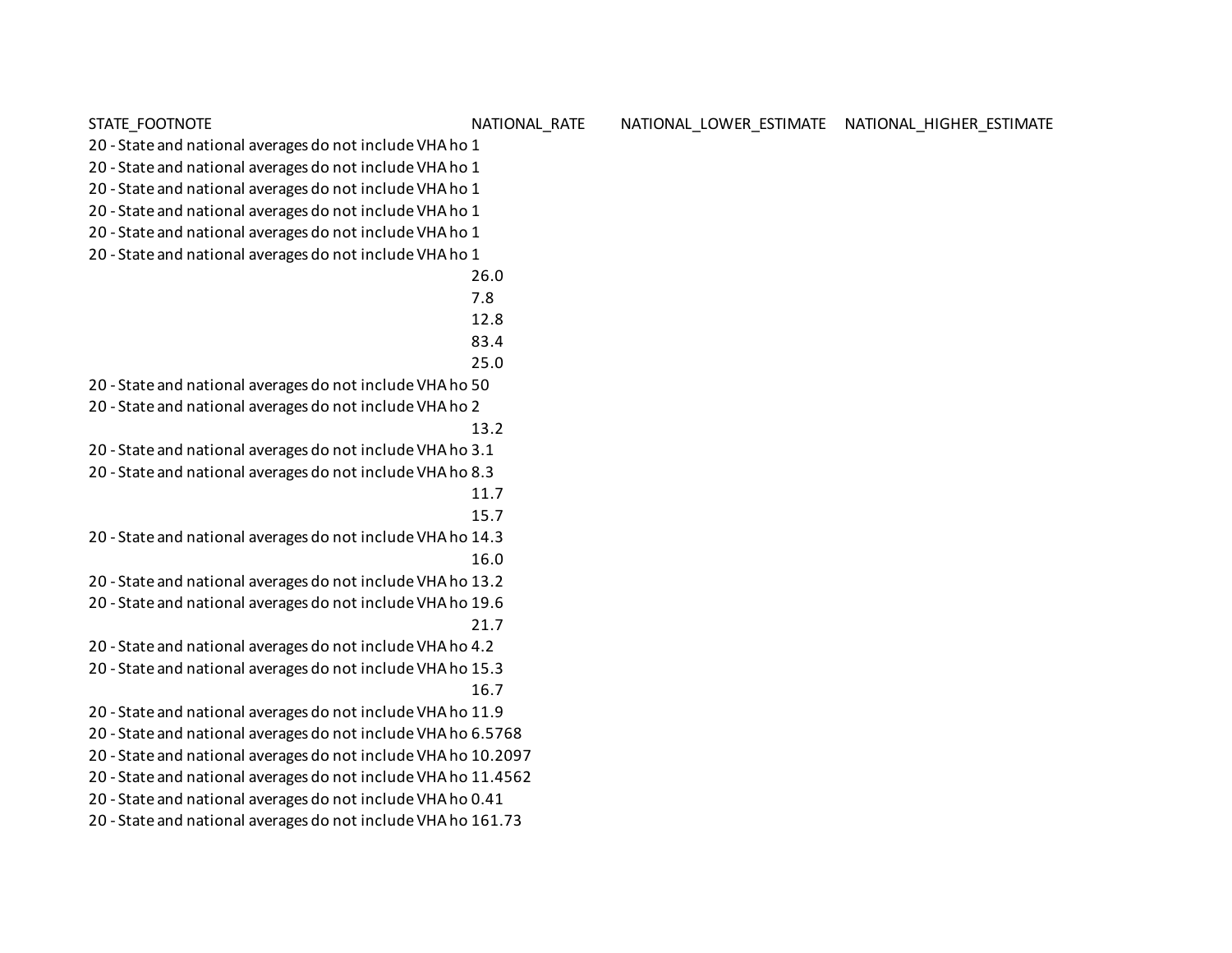20 - State and national averages do not include VHA ho 0.29 20 - State and national averages do not include VHA ho 0.11 20 - State and national averages do not include VHA ho 2.60 20 - State and national averages do not include VHA ho 1.32 20 - State and national averages do not include VHA ho 7.88 20 - State and national averages do not include VHA ho 3.86 20 - State and national averages do not include VHA ho 5.23 20 - State and national averages do not include VHA ho 0.86 20 - State and national averages do not include VHA ho 1.29 20 - State and national averages do not include VHA ho 2.6 20 - State and national averages do not include VHA ho 1.00 20 - State and national averages do not include VHA ho 27 20 - State and national averages do not include VHA ho 141 20 - State and national averages do not include VHA ho 238 20 - State and national averages do not include VHA ho 59 20 - State and national averages do not include VHA ho 20 20 - State and national averages do not include VHA ho 48 20 - State and national averages do not include VHA ho 2 20 - State and national averages do not include VHA ho 73 20 - State and national averages do not include VHA ho 85 20 - State and national averages do not include VHA ho 90 20 - State and national averages do not include VHA ho 96 20 - State and national averages do not include VHA ho 16.4 20 - State and national averages do not include VHA ho 82 20 - State and national averages do not include VHA ho 57 20 - State and national averages do not include VHA ho 95 20 - State and national averages do not include VHA ho 7 20 - State and national averages do not include VHA ho 2 20 - State and national averages do not include VHA ho 280 20 - State and national averages do not include VHA ho 102 20 - State and national averages do not include VHA ho 93 20 - State and national averages do not include VHA ho 89 80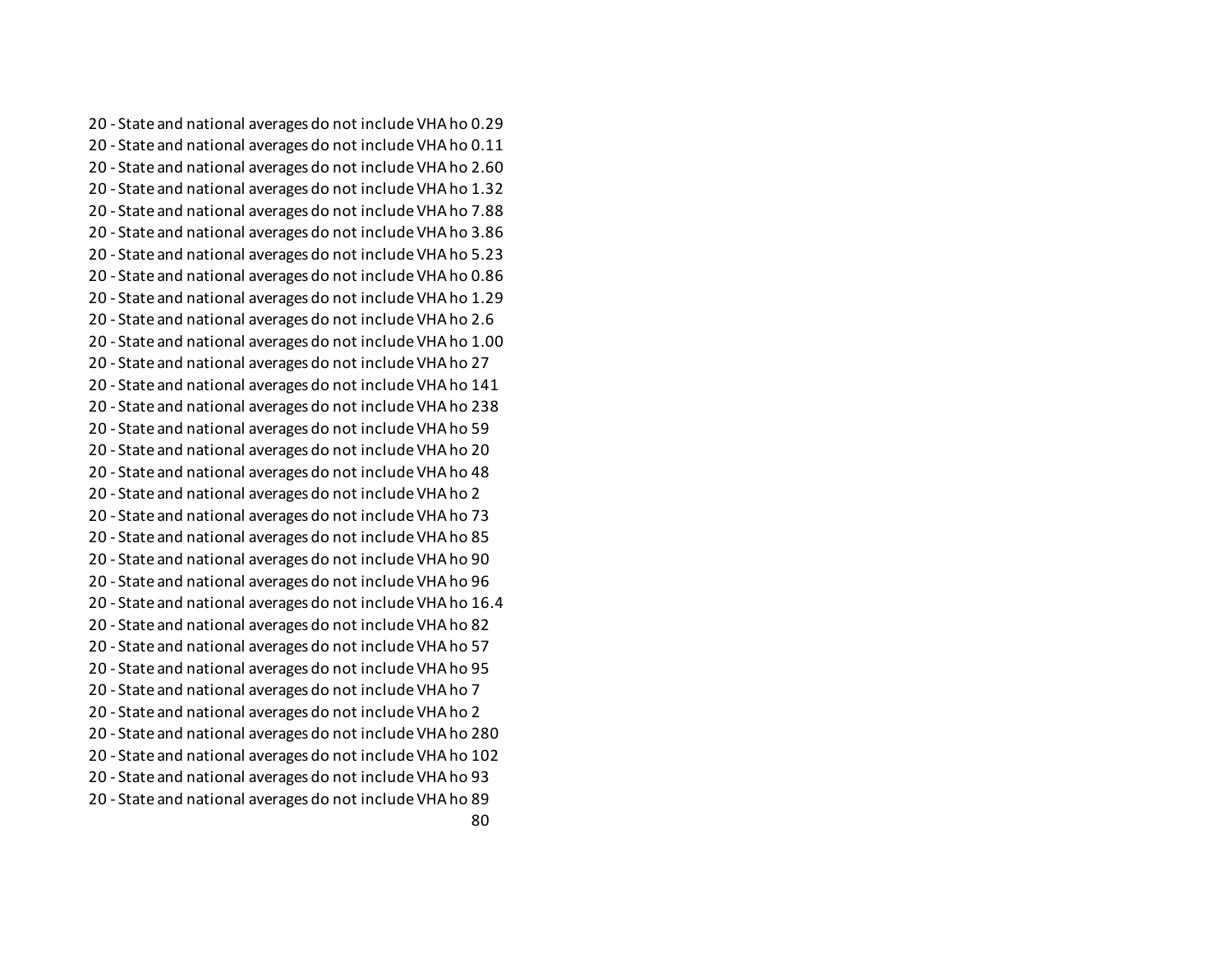- 
- 
- 
- 
- 
-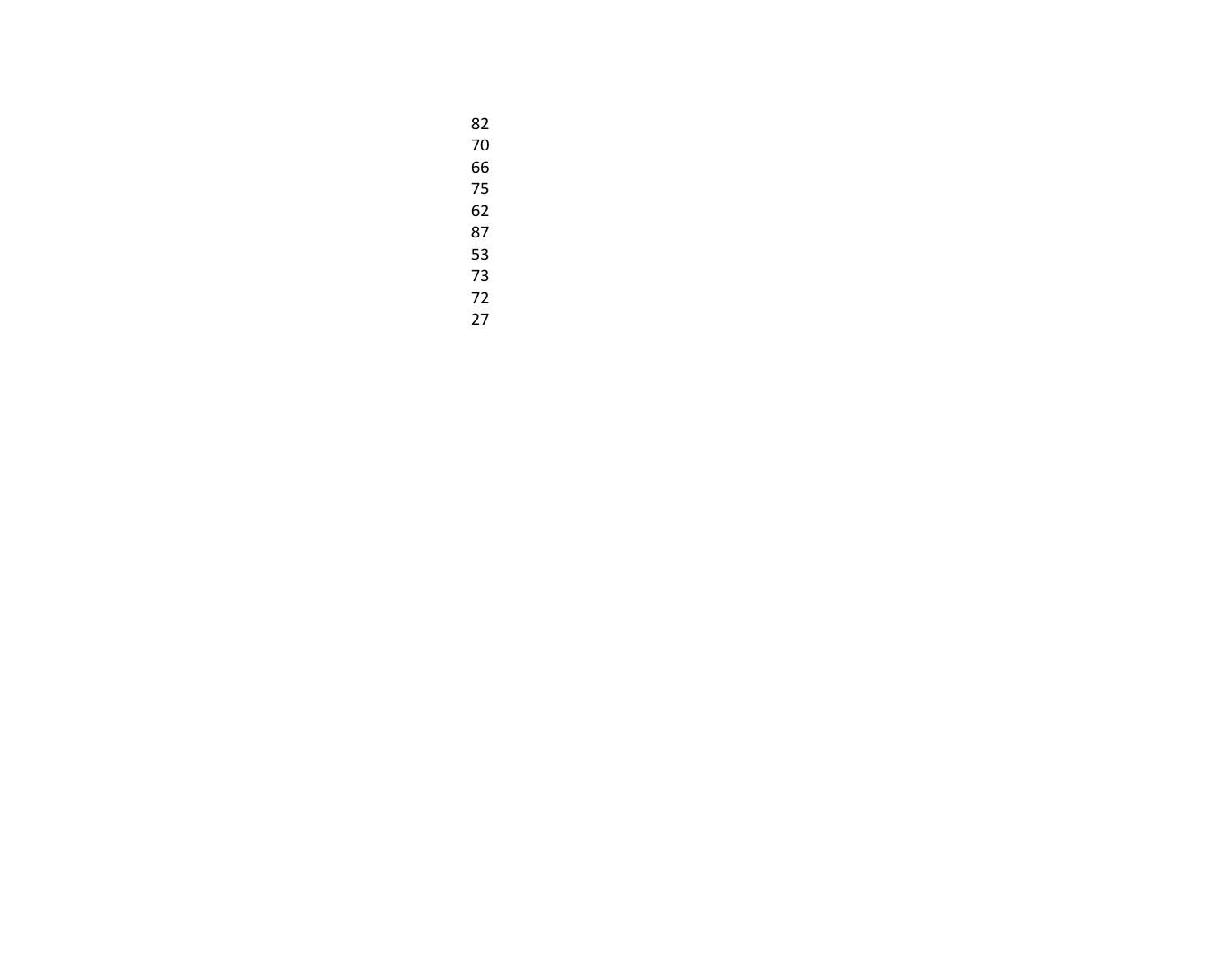| NATIONAL_FOOTNOTE                                                                         | HOSPITAL_RATE_NUMERIC | PCTILE_25TH | <b>MEDIAN</b> | PCTILE_75TH |
|-------------------------------------------------------------------------------------------|-----------------------|-------------|---------------|-------------|
| 20 - State and national averages do not include VHA hospital data.                        |                       | 0           | 0.572         | 1           |
| 20 - State and national averages do not include VHA ho                                    | 0                     | 0.0775      | 0.777         | 1.3335      |
| 20 - State and national averages do not include VHA ho                                    | 0                     | 0           | 0.321         | 1.116       |
| 20 - State and national averages do not include VHA hospital data.                        |                       | 0           | $\mathbf 0$   | 0           |
| 20 - State and national averages do not include VHA hospital data.                        |                       | 0           | 0.425         | 1.024       |
| 20 - State and national averages do not include VHA ho                                    | 1.367                 | 0.58        | 0.789         | 1.013       |
|                                                                                           |                       | 20.8        | 23.9          | 27.3        |
|                                                                                           |                       | 2.5         | 4.65          | 9.2         |
|                                                                                           |                       | 9.05        | 17.2          | 23.9        |
|                                                                                           |                       | 59.5        | 72.3          | 81.3        |
|                                                                                           | 1.47                  | 11.075      | 14.025        | 17.26       |
| 20 - State and national averages do not include VHA hospital data.                        |                       | 44          | 55            | 69          |
| 20 - State and national averages do not include VHA hospital data.                        |                       | 0           | 0             | 4           |
|                                                                                           |                       | 12.1        | 12.8          | 13.8        |
| 20 - State and national averages do not include VHA hospital data.                        |                       | 2.6         | 2.95          | 3.5         |
| 20 - State and national averages do not include VHA ho                                    | 7.3                   | 7.5         | 8.2           | 9           |
|                                                                                           | 10                    | 9.8         | 11.2          | 12.5        |
|                                                                                           | 15                    | 14.1        | 15.4          | 16.6        |
| 20 - State and national averages do not include VHA hospital data.                        |                       | 13.1        | 14            | 15.2        |
|                                                                                           |                       | 15.5        | 16            | 16.8        |
| 20 - State and national averages do not include VHA hospital data.                        |                       | 12.4        | 13.3          | 14.3        |
| 20 - State and national averages do not include VHA ho                                    | 18.8                  | 18.8        | 19.5          | 20.2        |
|                                                                                           | 22.3                  | 20.7        | 21.7          | 22.7        |
| 20 - State and national averages do not include VHA hospital data.                        |                       | 3.8         | 4.1           | 4.4         |
| 20 - State and national averages do not include VHA ho                                    | 15.4                  | 14.8        | 15.3          | 15.7        |
|                                                                                           | 17.7                  | 15.9        | 16.7          | 17.7        |
| 20 - State and national averages do not include VHA hospital data.                        |                       | 11.4        | 12            | 12.6        |
| 5 - Results are not available for this reporting period., 20 - State and national average |                       | -8          | 6.55          | 24.4        |
| 5 - Results are not available for this reporting period., 2                               | $-25$                 | $-10$       | 6             | 23.7        |
| 5 - Results are not available for this reporting period., 2                               | $-8.5$                | $-8.9$      | 8.4           | 27          |
| 20 - State and national averages do not include VHA ho                                    | 0.28                  | 0.15        | 0.25          | 0.47        |
| 20 - State and national averages do not include VHA hospital data.                        |                       | 154.16      | 162.51        | 171.94      |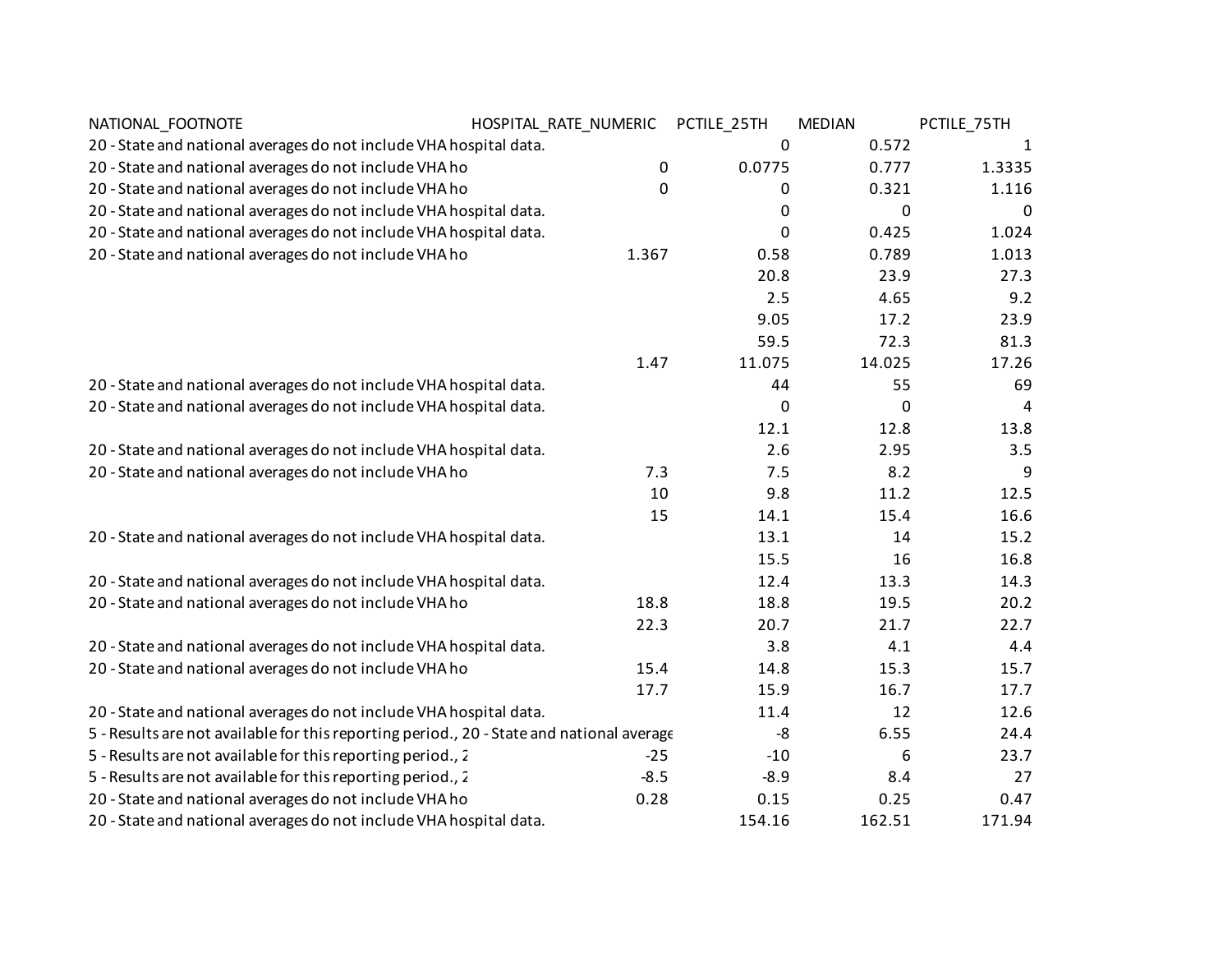| 20 - State and national averages do not include VHA ho             | 0.28 | 0.26         | 0.28           | 0.32           |
|--------------------------------------------------------------------|------|--------------|----------------|----------------|
| 20 - State and national averages do not include VHA ho             | 0.11 | 0.11         | 0.11           | 0.11           |
| 20 - State and national averages do not include VHA ho             | 2.51 | 2.43         | 2.54           | 2.73           |
| 20 - State and national averages do not include VHA hospital data. |      | 1.2          | 1.28           | 1.31           |
| 20 - State and national averages do not include VHA hospital data. |      | 6.47         | 7.465          | 9.08           |
| 20 - State and national averages do not include VHA ho             | 3.7  | 3.25         | 3.64           | 4.15           |
| 20 - State and national averages do not include VHA hospital data. |      | 4.85         | 5.12           | 5.83           |
| 20 - State and national averages do not include VHA ho             | 0.84 | 0.75         | 0.81           | 0.84           |
| 20 - State and national averages do not include VHA ho             | 1.27 | 1.19         | 1.26           | 1.43           |
| 20 - State and national averages do not include VHA hospital data. |      | 2.2          | 2.5            | 2.8            |
| 20 - State and national averages do not include VHA ho             | 0.96 | 0.9          | 0.97           | 1.05           |
| 20 - State and national averages do not include VHA hospital data. |      | 22           | 30             | 36             |
| 20 - State and national averages do not include VHA hospital data. |      | 140          | 162.5          | 193            |
| 20 - State and national averages do not include VHA hospital data. |      | 183          | 234            | 323            |
| 20 - State and national averages do not include VHA hospital data. |      | 27           | 53             | 80             |
| 20 - State and national averages do not include VHA hospital data. |      | 14           | 22.5           | 33             |
| 20 - State and national averages do not include VHA hospital data. |      | 44           | 55             | 70             |
| 20 - State and national averages do not include VHA hospital data. |      | $\mathbf{1}$ | $\overline{2}$ | $\overline{3}$ |
| 20 - State and national averages do not include VHA hospital data. |      | 67           | 76             | 86             |
| 20 - State and national averages do not include VHA hospital data. |      | 83           | 93             | 98             |
| 20 - State and national averages do not include VHA hospital data. |      | 82           | 97             | 100            |
| 20 - State and national averages do not include VHA hospital data. |      | 11           | 55.5           | 100            |
| 20 - State and national averages do not include VHA hospital data. |      | 15.6         | 16.25          | 16.9           |
| 20 - State and national averages do not include VHA hospital data. |      | 60           | 92             | 94             |
| 20 - State and national averages do not include VHA hospital data. |      | 47           | 60             | 95             |
| 20 - State and national averages do not include VHA hospital data. |      | 92           | 96             | 99             |
| 20 - State and national averages do not include VHA hospital data. |      | 6            | 9              | 12             |
| 20 - State and national averages do not include VHA hospital data. |      | 0            | 1              | $\overline{2}$ |
| 20 - State and national averages do not include VHA hospital data. |      | 288          | 337.5          | 413            |
| 20 - State and national averages do not include VHA hospital data. |      | 104          | 141.5          | 196            |
| 20 - State and national averages do not include VHA ho             | 100  | 91           | 97             | 99             |
| 20 - State and national averages do not include VHA ho             | 81   | 78           | 85             | 90             |
|                                                                    | 64   | 73           | 76             | 79             |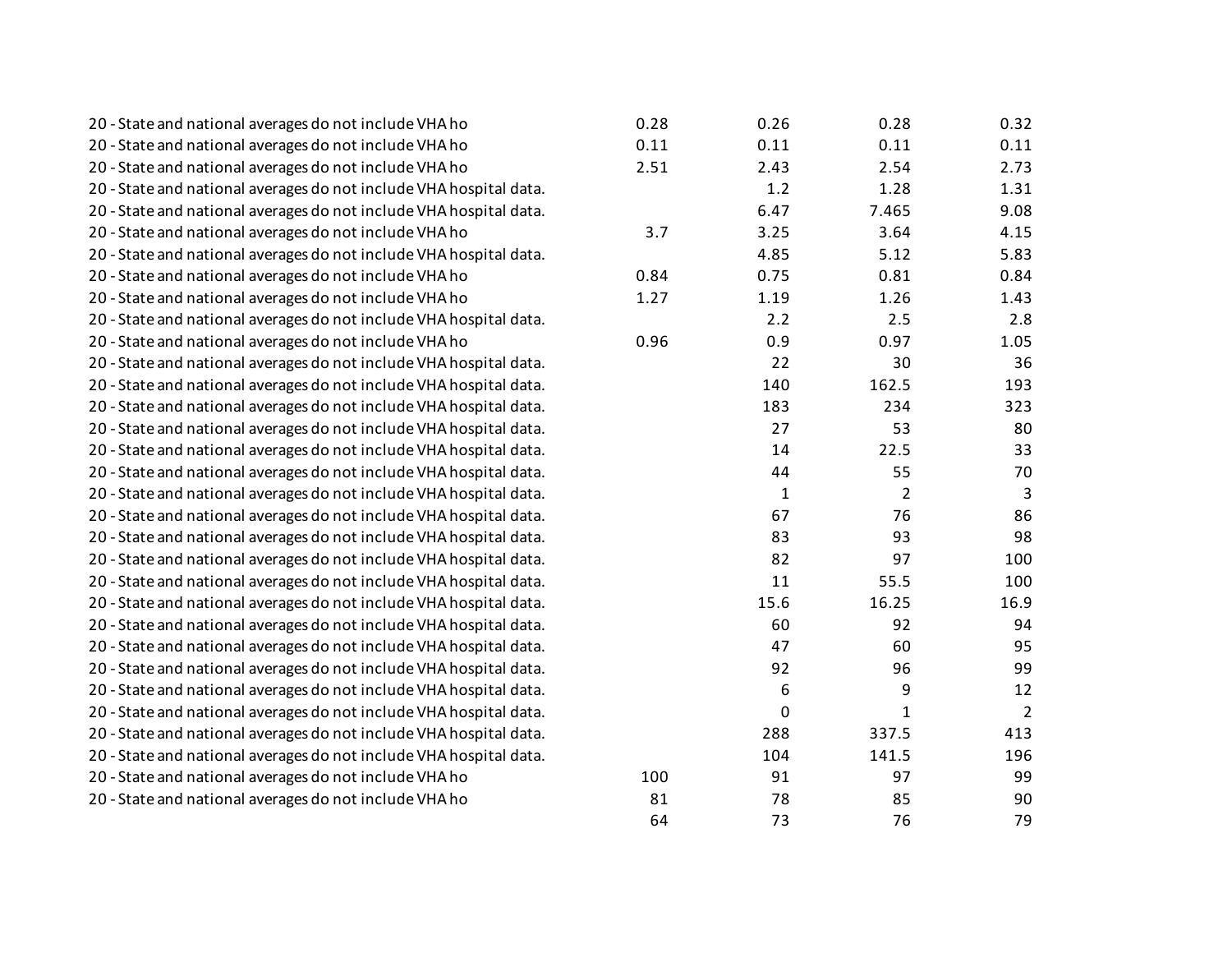| 66 | 74.5 | 78   | 80 |
|----|------|------|----|
| 55 | 59   | 62   | 66 |
| 52 | 60   | 62   | 65 |
| 66 | 67   | 72   | 75 |
| 46 | 46   | 51   | 56 |
| 77 | 84   | 86   | 87 |
| 43 | 45   | 50   | 53 |
| 57 | 64   | 70   | 76 |
| 60 | 64   | 70.5 | 77 |
| 16 | 17   | 22   | 26 |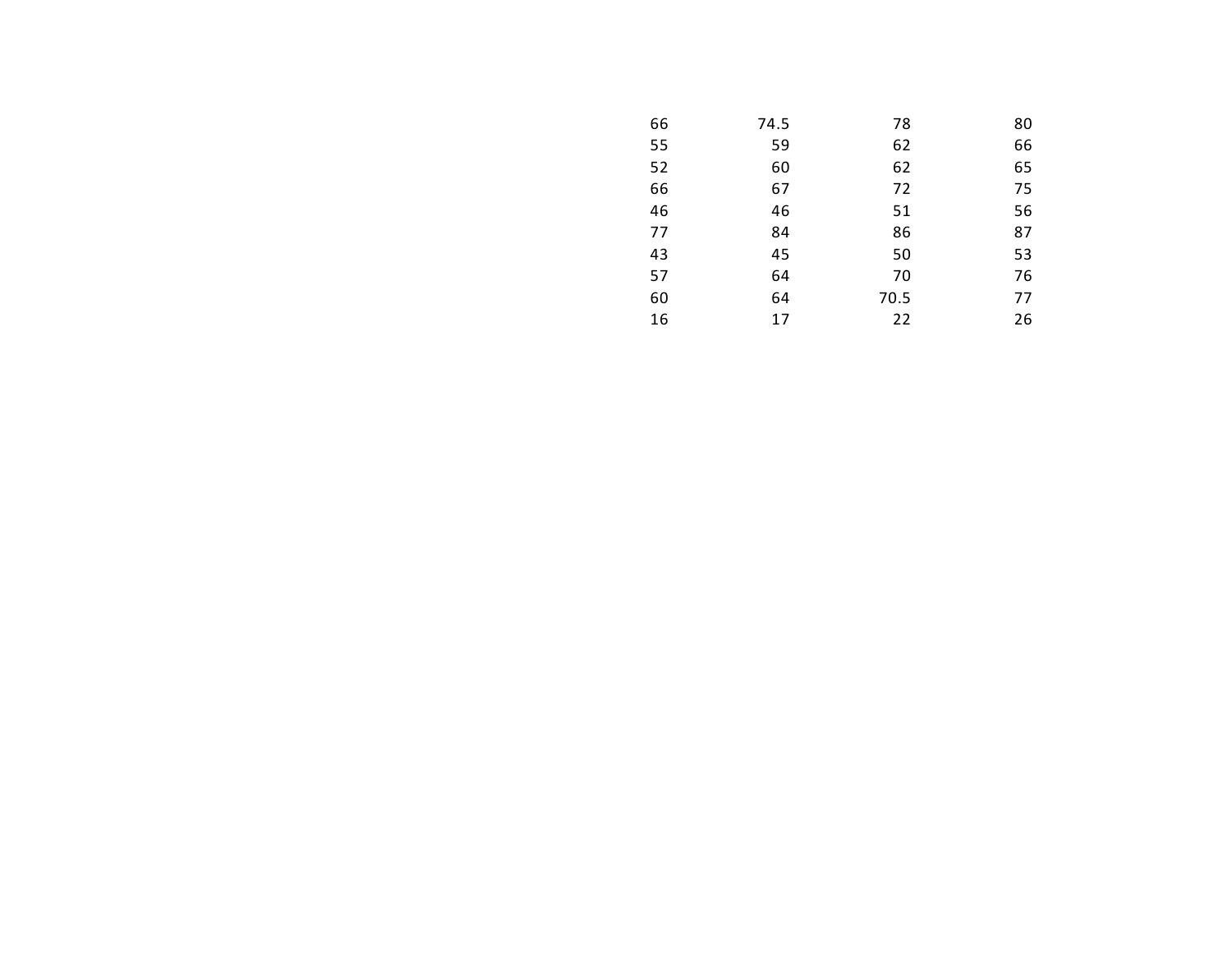| NUM_MISSING RANGE |                    | PCT MISSING | <b>ORDER</b> |                |
|-------------------|--------------------|-------------|--------------|----------------|
|                   | 35 0-3.587         | 10.9        |              | 1              |
|                   | 29 0-4.966         | 9           |              | $\overline{2}$ |
|                   | 42 0-3.393         | 13.1        |              | 3              |
|                   | 75 0-3.448         | 23.4        |              | $\overline{4}$ |
|                   | 42 0-4.549         | 13.1        |              | 5              |
|                   | 20 0-3.33          | $6.2$       |              | 6              |
|                   | 1 11.9-71.4        | 0.4         |              | $\overline{7}$ |
|                   | 1 0-49             | 0.4         |              | 8              |
|                   | 95 0.7-51          | 40.4        |              | 9              |
|                   | $0.9.6 - 96.8$     | 0           |              | 10             |
|                   | 5 0-66.67          | 1.6         |              | 11             |
|                   | 41 4-100           | 12.8        |              | 12             |
|                   | 189 0-30           | 58.9        |              | 13             |
|                   | 118 8.9-17.7       | 36.8        |              | 14             |
|                   | 223 1.8-4.8        | 69.5        |              | 15             |
|                   | 68 5.4-14.4        | 21.2        |              | 16             |
|                   | 66 5-17            | 20.6        |              | 17             |
|                   | 42 9-23            | 13.1        |              | 18             |
|                   | 99 9.3-18.8        | 30.8        |              | 19             |
|                   | 135 12.7-19.5      | 42.1        |              | 20             |
|                   | 223 9.9-16.8       | 69.5        |              | 21             |
|                   | 65 16.6-22.6       | 20.2        |              | 22             |
|                   | 58 17.8-27.3       | 18.1        |              | 23             |
|                   | 122 2.8-6.6        | 38          |              | 24             |
|                   | 14 13-20.2         | 4.4         |              | 25             |
|                   | 44 12.9-23.3       | 13.7        |              | 26             |
|                   | 102 9.9-14.7       | 31.8        |              | 27             |
|                   | 135 - 58.7 - 109.3 | 42.1        |              | 28             |
|                   | 58 -49.2-87        | 18.1        |              | 29             |
|                   | 44 -39.5-95.6      | 13.7        |              | 30             |
|                   | 43 0.03-1.84       | 13.4        |              | 31             |
|                   | 161 132.03-202.89  | 50.2        |              | 32             |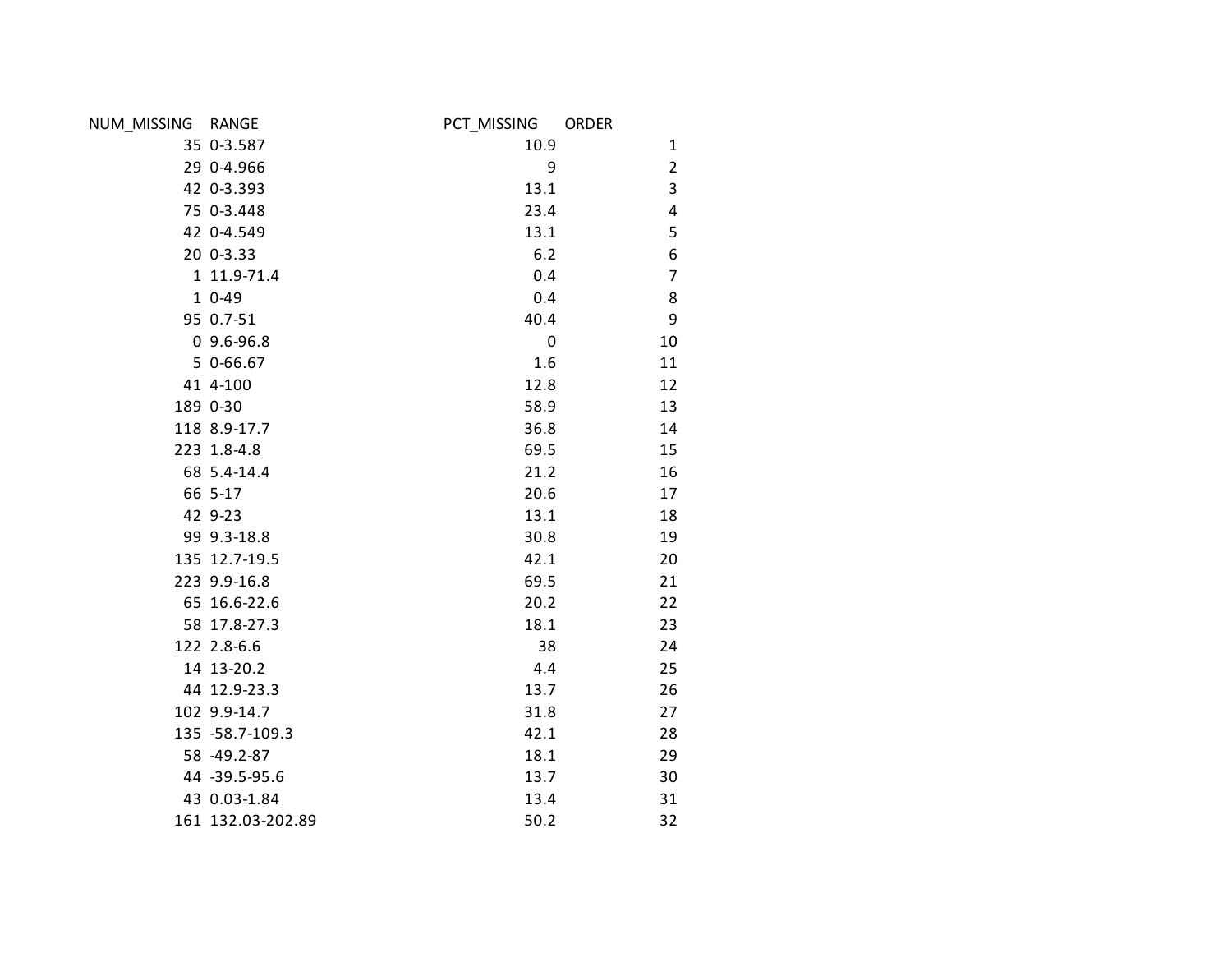| 41 0.18-0.51  | 12.8 | 33 |
|---------------|------|----|
| 41 0.09-0.17  | 12.8 | 34 |
| 42 1.6-3.84   | 13.1 | 35 |
| 66 0.6-2.26   | 20.6 | 36 |
| 67 2.81-21.93 | 20.9 | 37 |
| 42 1.87-7.16  | 13.1 | 38 |
| 66 3.18-9.6   | 20.6 | 39 |
| 56 0.36-2.35  | 17.4 | 40 |
| 44 0.57-2.45  | 13.7 | 41 |
| 125 1.2-4.6   | 38.9 | 42 |
| 41 0.6-1.58   | 12.8 | 43 |
| 314 16-40     | 97.8 | 44 |
| 71 62-308     | 22.1 | 45 |
| 96 106-1523   | 29.9 | 46 |
| 314 23-86     | 97.8 | 47 |
| 71 3-86       | 22.1 | 48 |
| 74 23-122     | 23.1 | 49 |
| 70 0-13       | 21.8 | 50 |
| 197 18-100    | 61.4 | 51 |
| 130 0-100     | 40.5 | 52 |
| 143 0-100     | 44.5 | 53 |
| 319 11-100    | 99.4 | 54 |
| 161 13.6-20.8 | 50.2 | 55 |
| 280 0-100     | 87.2 | 56 |
| 292 38-380    | 91   | 57 |
| 122 51-100    | 38   | 58 |
| 117 0-176     | 36.4 | 59 |
| 94 0-14       | 29.3 | 60 |
| 35 185-1322   | 10.9 | 61 |
| 35 19-964     | 10.9 | 62 |
| 24 33-100     | 7.5  | 63 |
| 12 36-98      | 3.7  | 64 |
| 17 56-97      | 5.3  | 65 |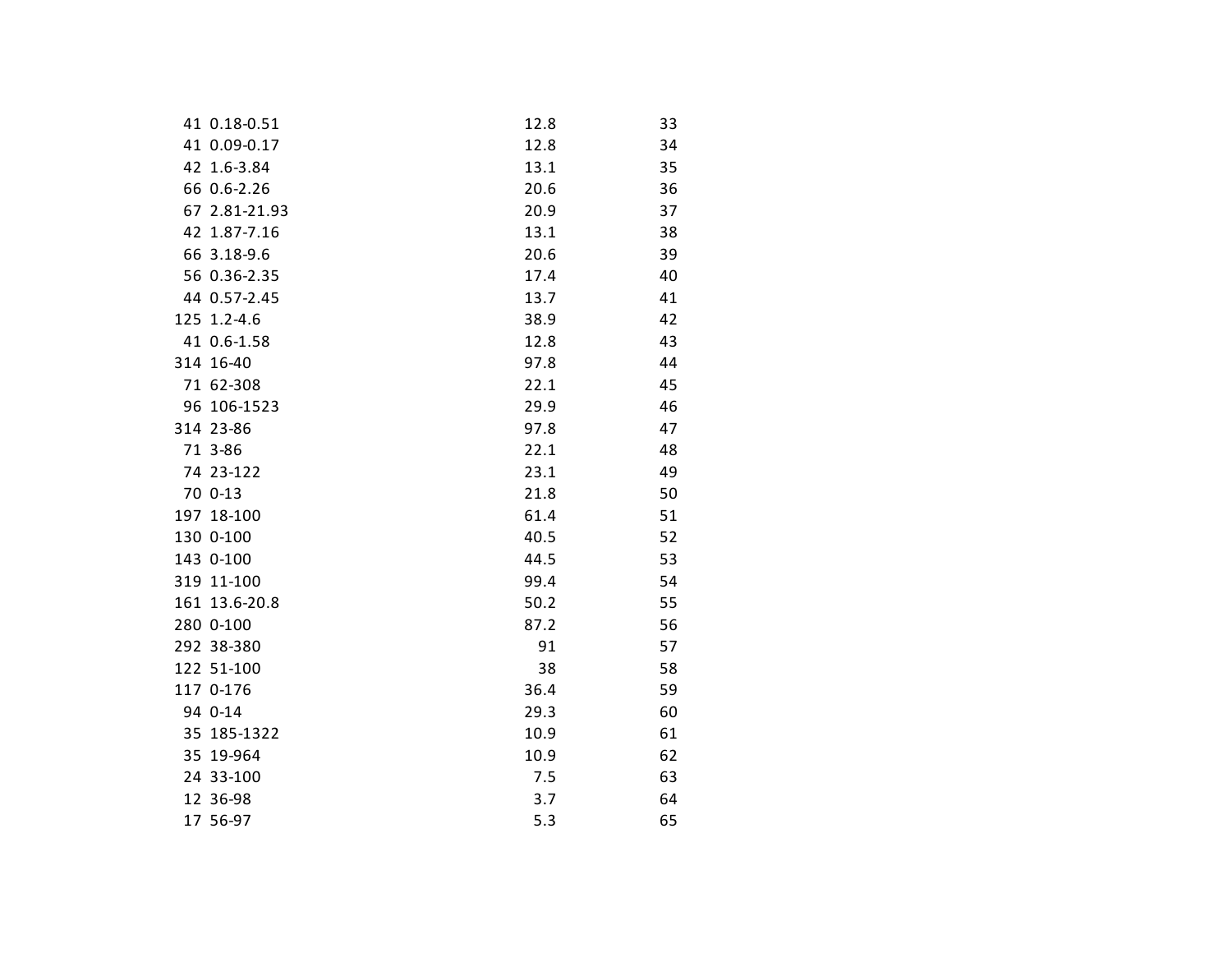| 17 56-97 | 5.3 | 66 |
|----------|-----|----|
| 17 40-98 | 5.3 | 67 |
| 17 40-84 | 5.3 | 68 |
| 17 55-98 | 5.3 | 69 |
| 17 29-91 | 5.3 | 70 |
| 17 67-94 | 5.3 | 71 |
| 17 25-72 | 5.3 | 72 |
| 17 37-97 | 5.3 | 73 |
| 17 36-99 | 5.3 | 74 |
| 17 6-50  | 5.3 | 75 |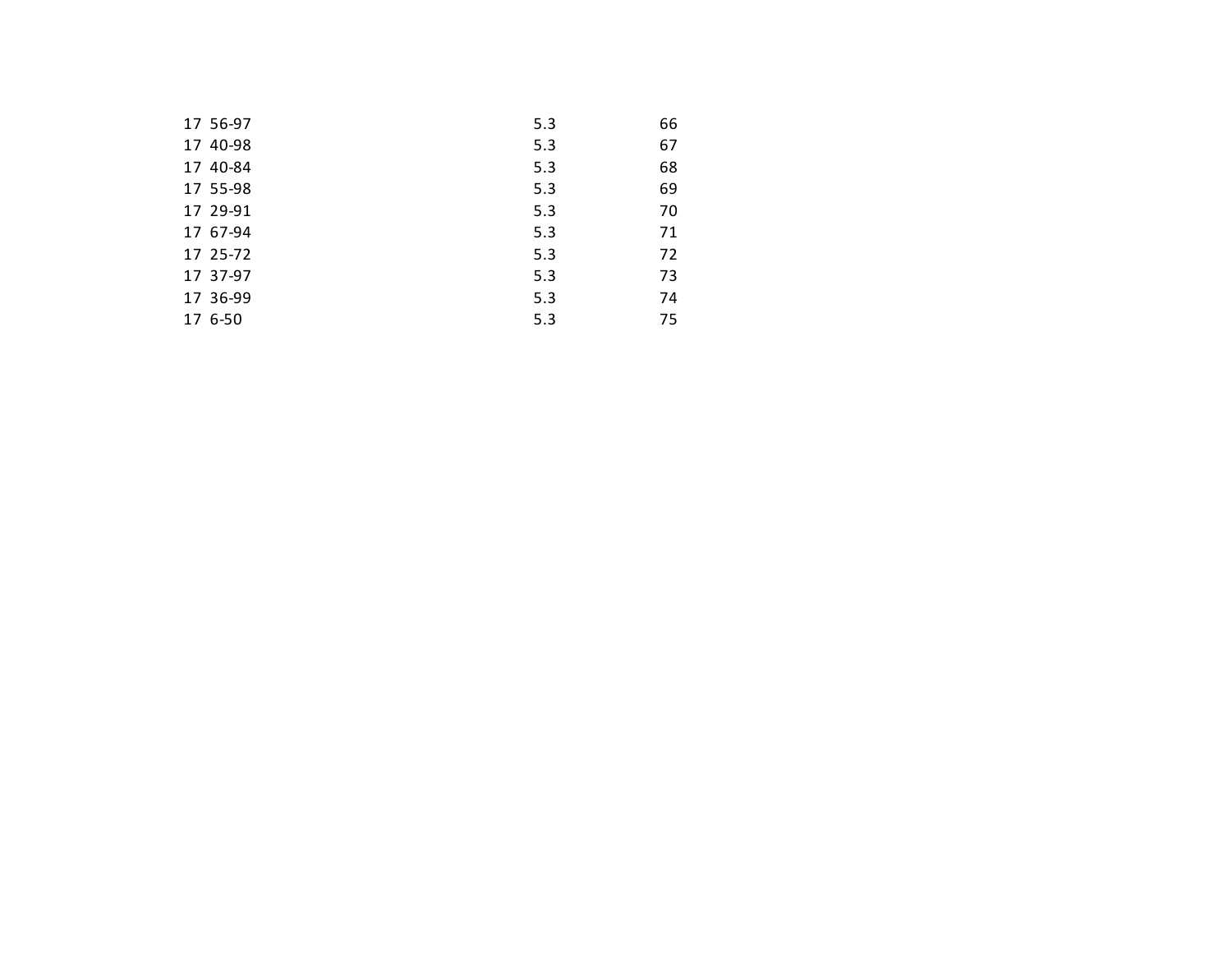## **Data Sources, Notes, and Explanations**

**CLABSI - Central line-Associated Blood Stream Infection & Colon SSI - Colon Surgical Site Infection**: Data were retrieved quarterly in April, July, October, and December. The file used for the estimates was updated on  $10/31/2018$ . (www.medicar

**NTSV - Nulliparous, Term, Singleton, Vertex Cesarean Birth Rate**: Data were retrieved from CMQCC (California Maternal file used for the estimates was updated on  $09/28/2018$  (www.cmqcc.org/focus-areas/quality-improvement/ntsv-c-sections) United States, 2016 and 2017" from Martin JA, Hamilton BE, Osterman MJK, Driscoll AK, Drake P. Births: Final data for 2017 National Center for Health Statistics. November 7, 2018. (https://www.cdc.gov/nchs/data/nvsr/nvsr67/nvsr67\_08-508.pdf)

Sepsis Mortality Rate: Data are based on the OSHPD Inpatient AB2876 Discharge File, which is updated annually around A (www.oshpd.ca.gov/HID/Data\_Request\_Center/PUF.html). ICD-10-CM codes used in updated Dombrovskiy et al. (2007) me (https://www.hqinstitute.org/post/quality-transparency-dashboard-0). Original Dombrovskiy Method: Dombrovskiy, V. Y., I hospitalization and mortality rates for severe sepsis in the United States: a trend analysis from 1993 to 2003. Critical care m Sepsis Trends in Hospitals with Continuous Data from 2009-2014: A) Incidence, B) In-Hospital Mortality" supplementary onli CW, Iwashyna TJ, Kadri SS, Angus DC, Danner RL, Fiore AE, Jernigan JA, Martin GS, Septimus E, Warren DK, Karcz A, Chan C, N Trends of Sepsis in US Hospitals Using Clinical vs Claims Data, 2009-2014. JAMA. 2017;318(13):1241–1249. doi:10.1001/jam abstract/2654187)

**VTE - Venous Thromboembolism**: Data were retrieved from CMS Hospital Compare Timeliness & Effectiveness of Care file December. The file used for the estimates was updated on  $10/31/2018$  (www.medicare.gov/hospitalCompare/Data/data-u

**Project Website and FAQ**: To learn more about the project, see how uptake is progression statewide or by region, or to visite at: https://www.hqinstitute.org/hospital-quality-transparency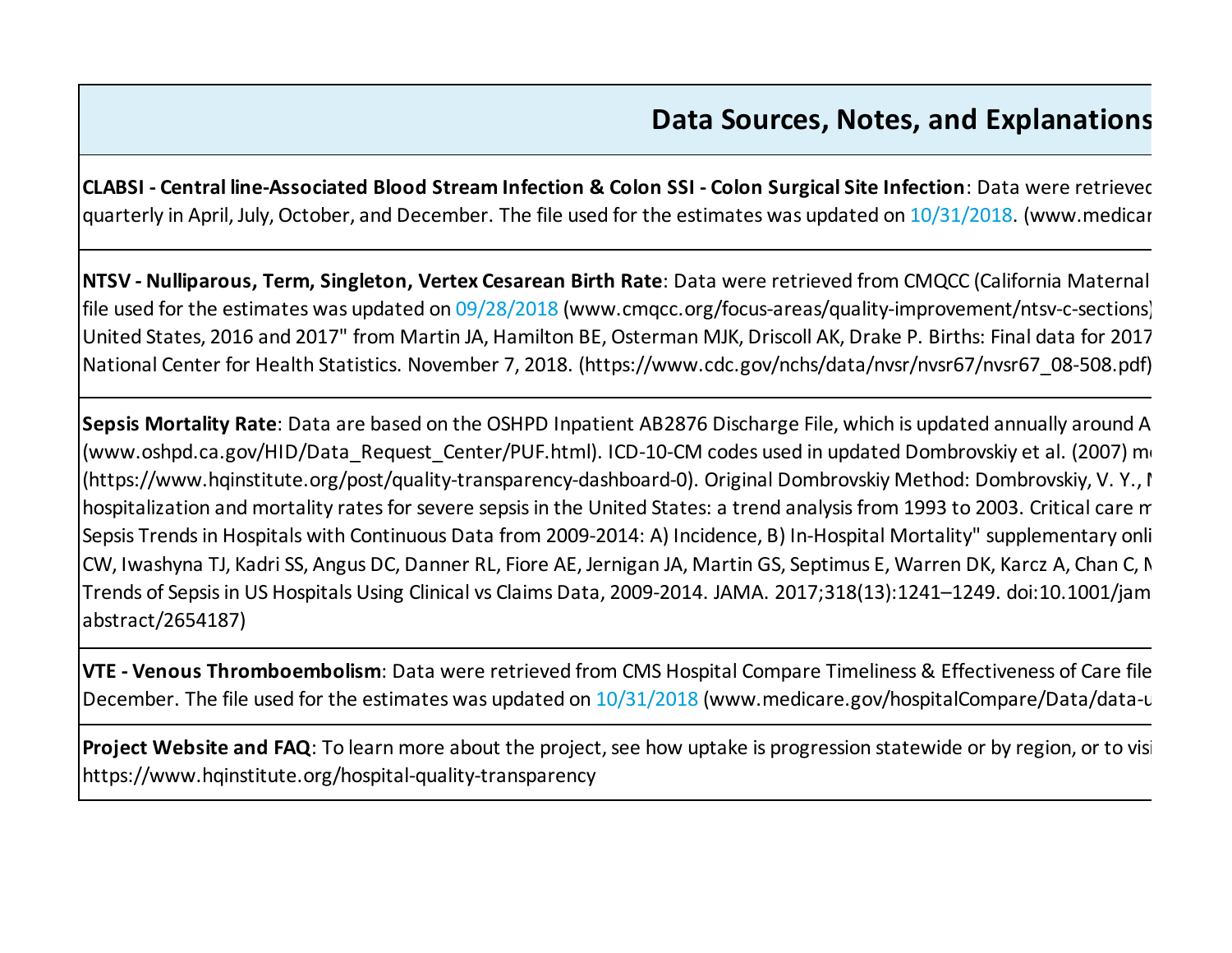**Questions?** Please address your questions, comments, and suggestions to: hqianalytics@hqinstitute.org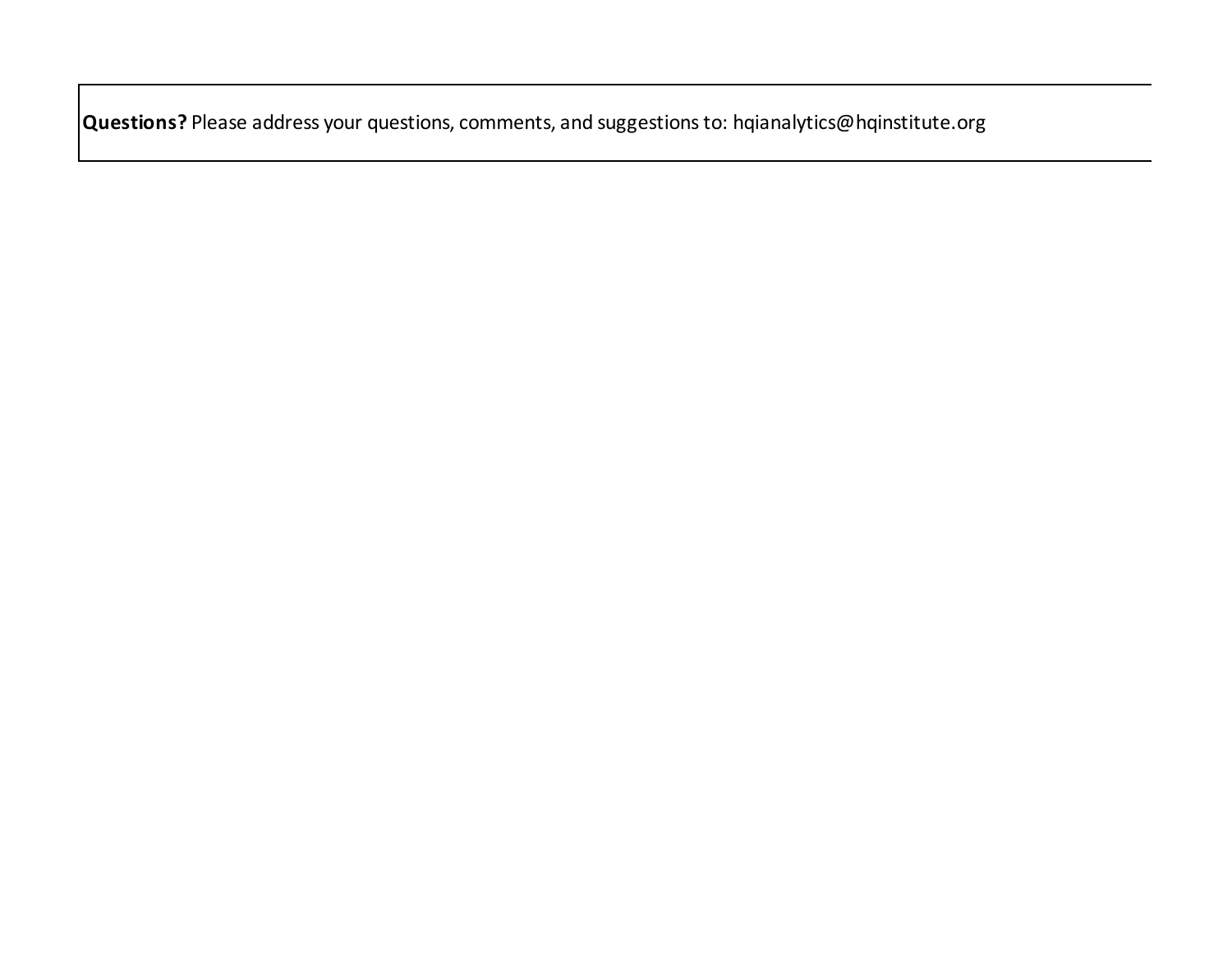**CLABSI - Central line-Associated Blood Stream Infection & Colon SSI - Colon Surgical Site Infection**: Data were retrieved from CMS Hospital Compare HAI files, which are updated e.gov/hospitalCompare/Data/data-updated.html#)

**Data Sources, Notes, and Explanations**

Quality Care Collaborative), which are updated once a year. The ). The national rate is sourced from "Figure 4. Method of delivery: '. National Vital Statistics Reports; vol 67 no 8. Hyattsville, MD:  $N_{\rm eff}$  Health Statistics. November 7, 2018. (http://www.cdc.gov/nchs/nvsr67/nvsr67/nvsr67/nvsr67/nvsr67/nvsr67/nvsr67/nvsr67/nvsr67/nvsr67/nvsr67/nvsr67/nvsr67/nvsr67/nvsr67/nvsr67/nvsr67/nvsr67/nvsr67/nvsr67/nvsr67/nvs

> ugust. The file used for the estimates was updated on 08/14/2018 ethod to identify sepsis cases are available on the HQI webiste Martin, A. A., Sunderram, J., & Paz, H. L. (2007). Rapid increase in hedicine, 35(5), 1244-1250). The national rate is from "eFigure 3. Ine content for Rhee C, Dantes R, Epstein L, Murphy DJ, Seymour Aenchaca JT, Wang R, Gruber S, Klompas M, . Incidence and a. 2017. 13836. (jamanetwork. com/journals/jama/article-

s, which are updated quarterly in April, July, October, and Ipdated html#).

it the FAQ, visit the HQI website at: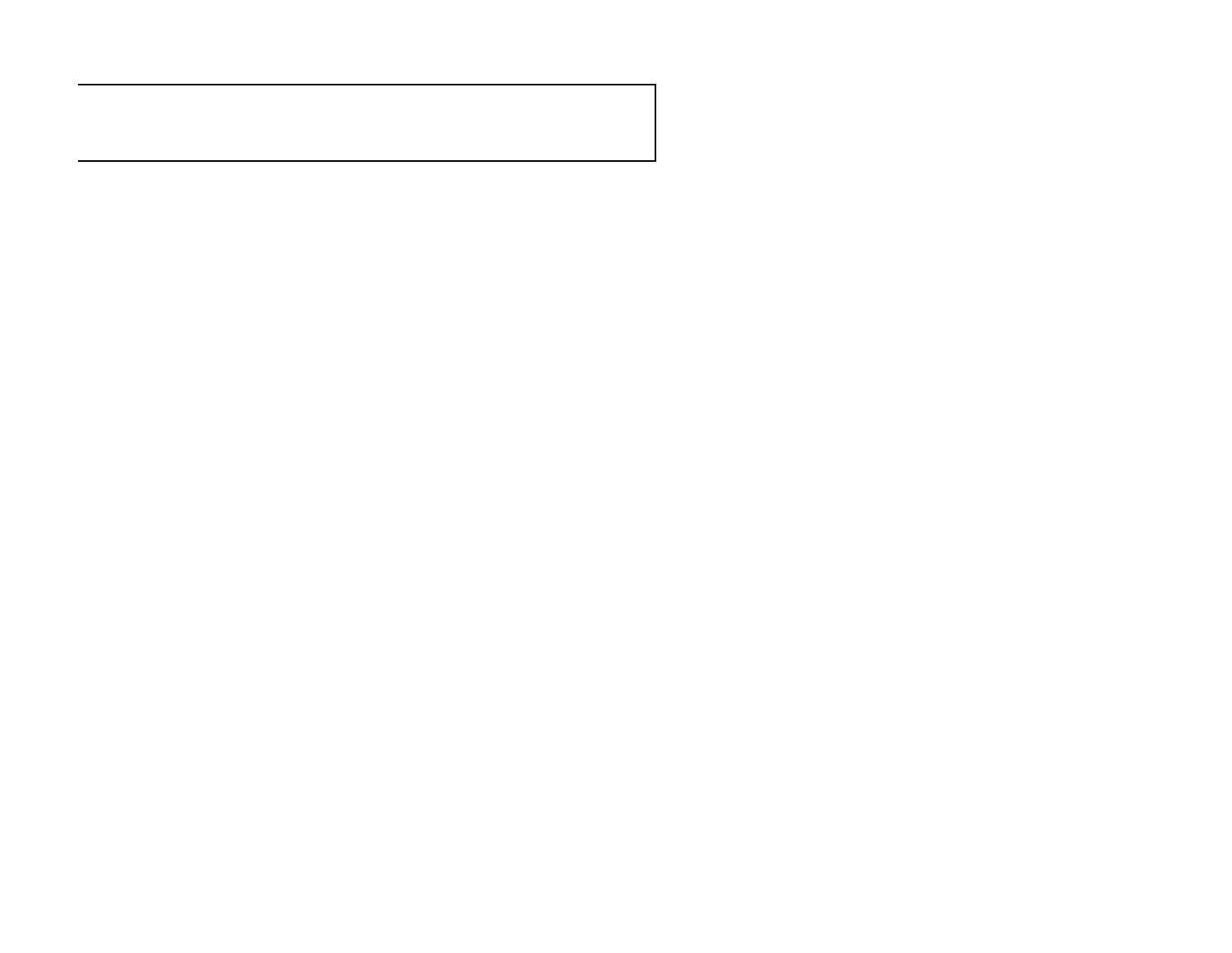120000146

PROVIDER\_ID LICENSE\_NUM System SendQTP QTD\_Exception\_Secondary\_Gets\_OWN<br>
050257 120000146 1650257 120000146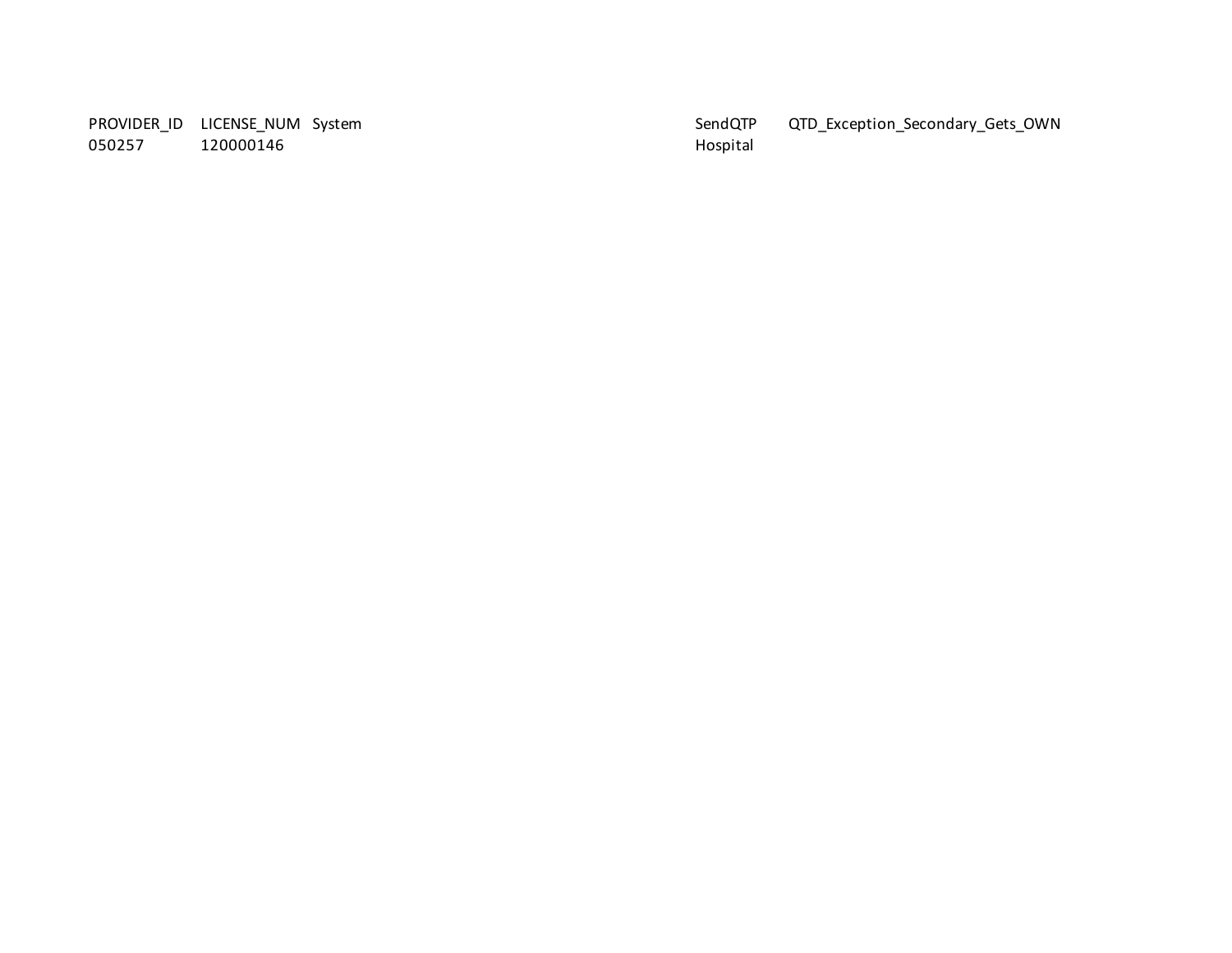NUMBER\_OF\_QTD\_HOSPITALS OSHPD1 NAME1 OSHPD2 1 106150775 Good Samaritan Hospital - Bakersfield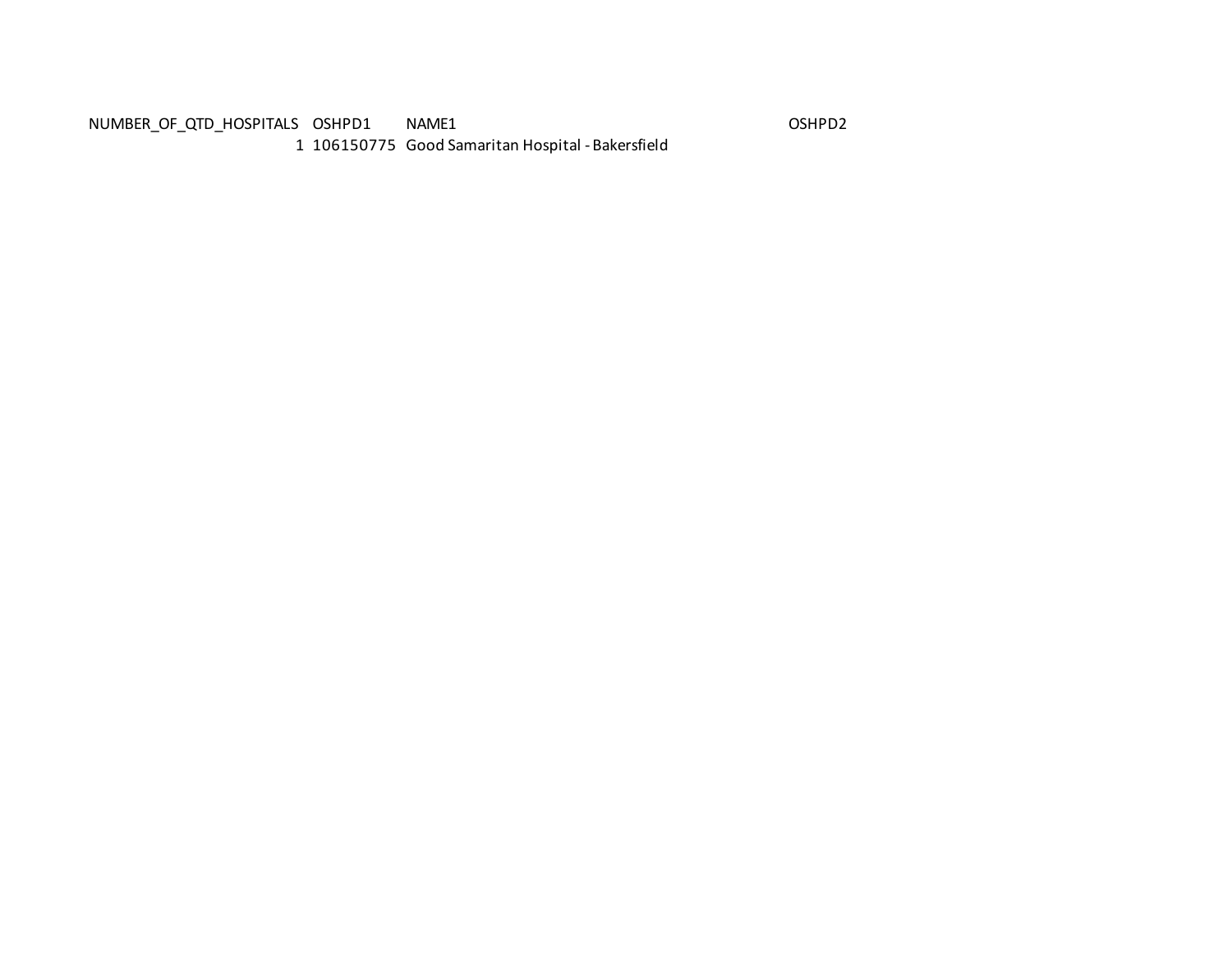NAME2 OSHPD3 NAME3